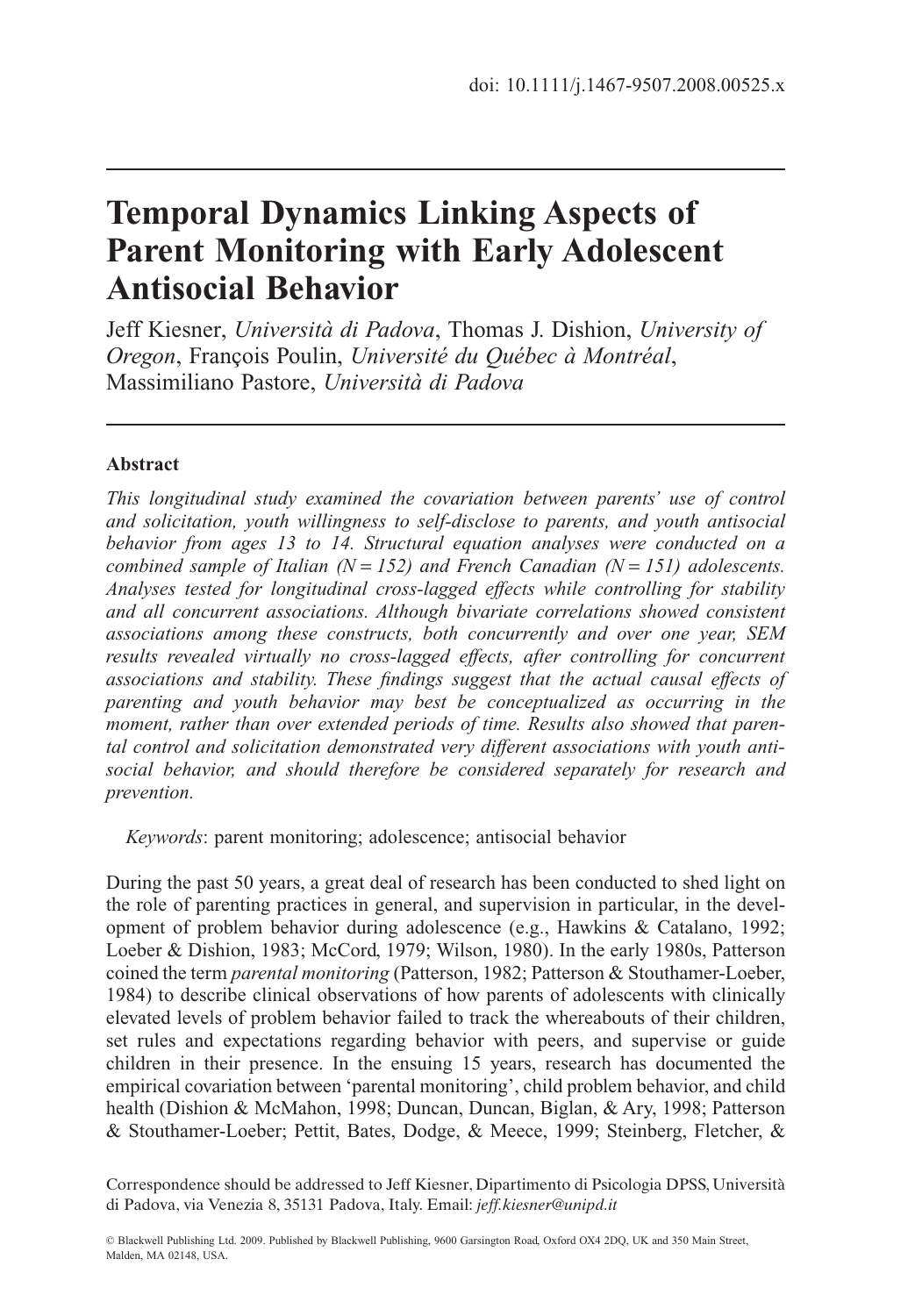Darling, 1994), including early-onset substance abuse (Chilcoat & Anthony, 1996; Chilcoat, Dishion, & Anthony, 1995).

Recent research, however, has led to a conceptual discussion regarding the contribution of youth disclosure in the monitoring process and the validity of previously used measures of parental monitoring (Kerr & Stattin, 2000; Stattin & Kerr, 2000). Specifically, these authors have argued that the covariation between parent monitoring and youth problem behavior is confounded by youth disclosure. It was thus suggested that parents' efforts to monitor and supervise their youth might actually have limited beneficial effects. This important hypothesis, to date, has not been adequately tested with longitudinal data. In the present study, a longitudinal design is used to test for concurrent and cross-lagged effects between the constructs of parental control, solicitation, and youth disclosure and antisocial behavior.

#### *Separating Parental Control, Solicitation, and Youth Disclosure*

Although many researchers of adolescent development agree that parental monitoring reflects a 'relationship property' rather than a parent-driven process (Crouter, Mac-Dermid, McHale, & Perry-Jenkins, 1990; Dishion & McMahon, 1998), the weighting of diverse aspects of parental monitoring, as potential causal factors, varies considerably. For example, whereas much of the past theory and research has emphasized the importance of active parental monitoring, Stattin and Kerr (2000) and Kerr and Stattin (2000) concluded that active parenting has limited benefit for reducing adolescent antisocial behavior (see also Crouter & Head, 2002, for a discussion of related empirical work). This conclusion was based on evidence showing that only youth disclosure showed a reliable relation with adolescent norm-breaking behavior, when considered together with parental solicitation, parental control, youth hanging out, and three interaction terms involving hanging out. The conclusion, then, was that parent effects were small and non-significant compared with the contribution of the child's tendency to reveal important aspects of their behavior to caregivers.

This provocative conclusion challenged many socialization researchers who have generally assumed parent effects, and have neglected systematic tests of contrasting models of child effects. These data also suggest that interventions that promote parental monitoring are likely to be ineffective. Considering the theoretical and practical implications of these conclusions, it is very important to fully test them with longitudinal data.

A number of studies have followed up on the initial work of Stattin and Kerr (2000) in an attempt to test for unique effects of active parenting (control and solicitation) and youth disclosure. For example, using cross-sectional data, Soenens, Vansteenkiste, Luyckx, and Goosens (2006) tested the plausibility of direct effects of parenting (responsiveness, behavioral control, and psychological control) and indirect effects of parenting (passing through youth self-disclosure and parental knowledge) on youth delinquency, substance use, and affiliation with delinquent and substance-using peers. Results suggested that parental monitoring behaviors may have indirect effects on youth outcomes, passing through youth self-disclosure and parental knowledge. However, the lack of longitudinal data limits the possibility of inferring causal direction.

In another study following up on Stattin and Kerr's original work (2000), Fletcher, Steinberg, and Williams-Wheeler (2004) tested for effects of parental monitoring (similar to Stattin and Kerr's measure of solicitation), parent warmth, and parent control on adolescent substance use and delinquency, using longitudinal data across a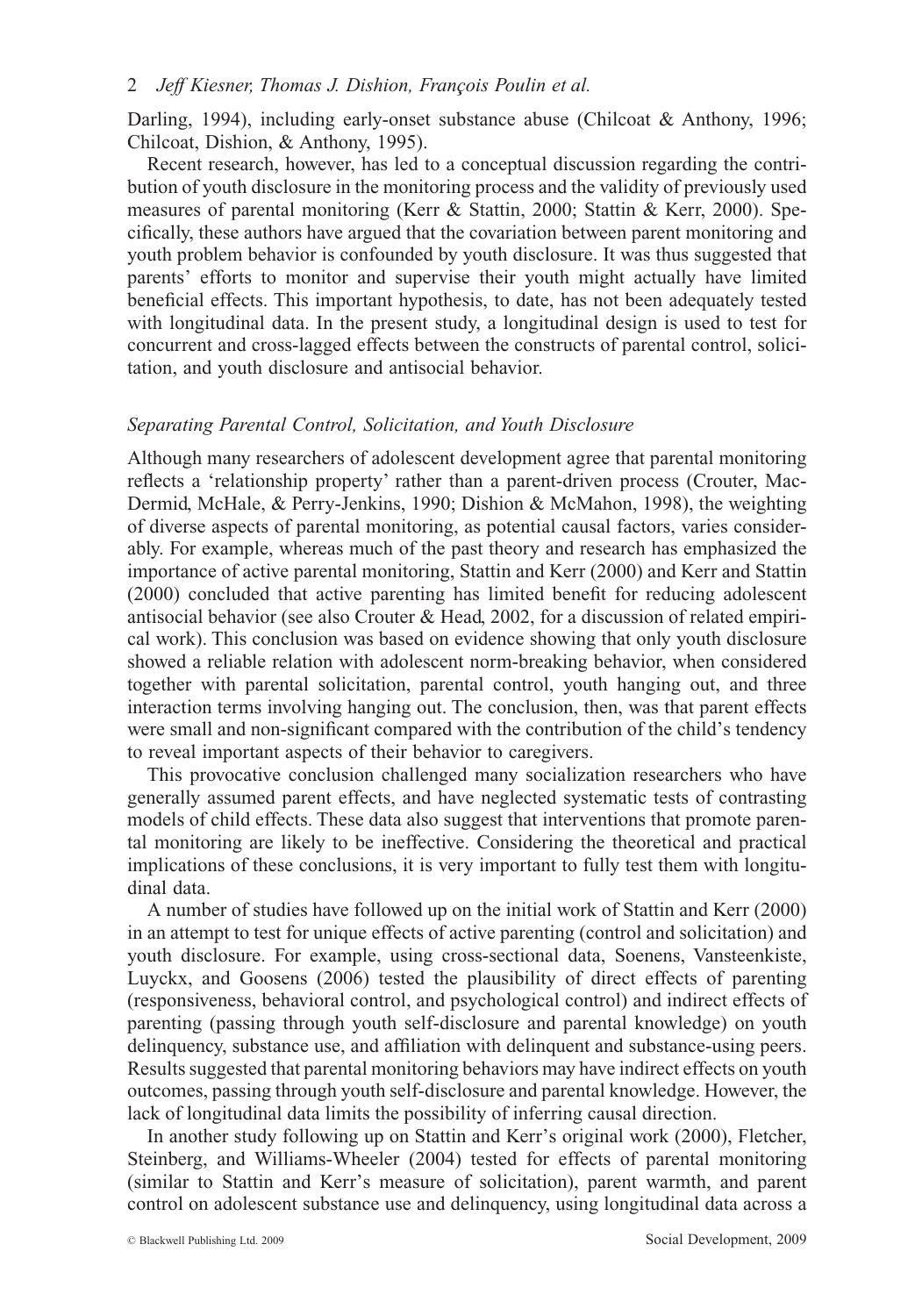one-year period. Results showed consistent indirect effects of parenting behaviors (monitoring, warmth, control) passing through parent knowledge, as well as a concurrent direct effect of parental monitoring (solicitation) on substance use, and a significant direct effect of control on concurrent substance use and on Time 2 (T2) substance use and delinquency. However, in addition to not including youth disclosure, not all measures were considered at both time points, so full control of stability and concurrent associations could not be applied. As Anderson and Gerbing (1988) pointed out some years ago, the systematic testing of longitudinal causal effects requires the inclusion of all possible variables, and the inclusion of relevant stability and crosslagged effects. In this example, it would have been important to model Time 1 (T1) and T2 monitoring as well as T1 and T2 youth problem behavior, to determine if parental monitoring accounted for unique variance in youth problem behavior at T2, controlling for youth problem behavior at T1, and all concurrent associations. Moreover, by including all cross-lag effects, such an approach would also allow the *simultaneous* tests of both parenting and youth effects.

Finally, in a third study following up on Stattin and Kerr's (2000) original work, Kerr and Stattin (2003) also conducted longitudinal analyses with results suggesting that parental monitoring has no or very weak effects on youth behavior, and that parenting behaviors appear to be driven by youth behavior (Kerr & Stattin). However, in this study, the authors surprisingly combined the solicitation and the control measures, despite their own arguments in the past to separate these parenting behaviors (Stattin & Kerr, 2000). Moreover, although a measure of disclosure was included, it was combined with several other measures (off-task behavior, dishonest charm) to create a variable called 'youth behavior in the family'. Combining measures and scales that represent very different behaviors may result in a poorly defined and poorly measured construct, attenuating relations with other variables. Moreover, this study also did not include all measures at both time points; so again, full control of stability and concurrent associations could not be applied.

In summary, the work of Stattin and Kerr (2000) has clearly shown that past research has not distinguished between the specific constructs of parental control, parental solicitation, and child disclosure, and therefore, conclusions are limited by this lack of construct specification. The added specificity to the parental monitoring construct and the addition of the disclosure construct are important contributions and have stimulated discussion and new research efforts to better understand the relations among these constructs.

## *Reciprocal Effects*

In addition to distinguishing parent monitoring strategies (control and solicitation) from youth disclosure, Stattin and Kerr's (2000) work has also helped to focus attention on the child's role in determining parent–child interactions and parental monitoring (see Kerr & Stattin, 2003; Patterson & Fisher, 2002, for theoretical discussions of this topic). As a result, a number of recent studies have examined the question of reciprocal effects between youth and their parents. For example, Brody (2003) showed that, whereas parental monitoring (mother reported knowledge of youth behavior) longitudinally predicted reductions in aggressive and delinquent behavior, difficult youth temperament longitudinally predicted decreased maternal psychological functioning, which then predicted worsening parent–child relationship quality, which in turn diminished parental monitoring/knowledge. Also using a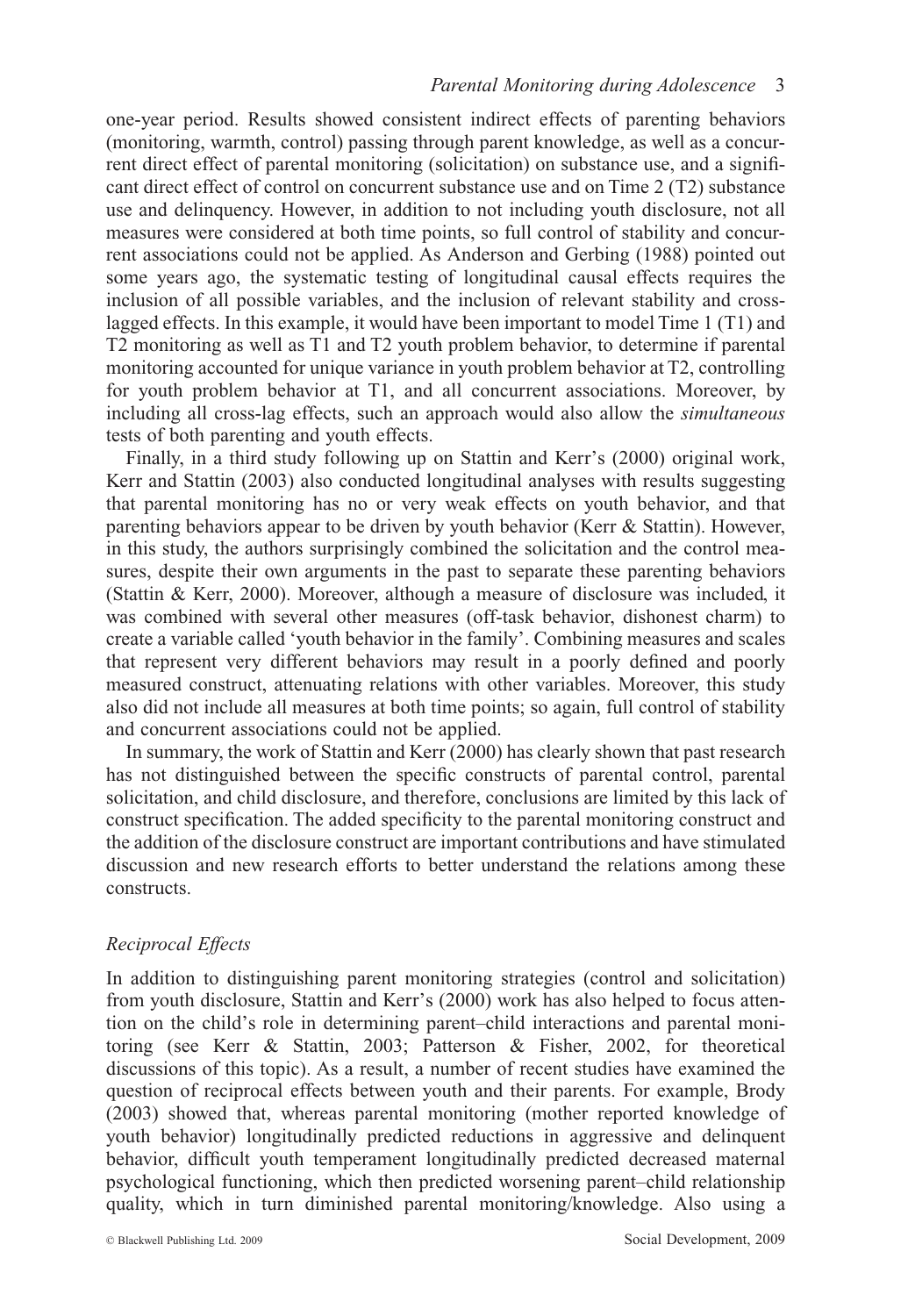longitudinal design, Laird and colleagues found that youth antisocial behavior predicted a deterioration in parent–child relationships, which in turn resulted in less parental 'monitoring knowledge' (knowledge of youth behavior; Laird, Pettit, Dodge, & Bates, 2003), and that youth delinquency and parental monitoring knowledge showed reciprocal cross-lagged effects over four annual assessments (Laird, Pettit, Bates & Dodge, 2003).

Finally, in an 8–10-year longitudinal study, Dishion, Nelson, and Bullock (2004) found that, over time, the parents of the early-starting antisocial boys disengaged from family management and monitoring (interviewer impressions of parental monitoring, relationship quality, and positive parenting behaviors toward child), and that the negative effects of having deviant peers was most pronounced for boys whose parents had decreased their family management practices.

Although these studies do not consider the same aspects of monitoring and disclosure that were defined by Stattin and Kerr (2000), together they do suggest that parenting activities and youth antisocial behavior are tightly linked, with reciprocal effects unfolding over time. This further emphasizes the need to consider all relevant concurrent and cross-lag effects when considering the developmental consequences of parenting, youth disclosure, and youth antisocial behavior.

## *Cross-lagged Effects vs. Synchronous Effects*

Although temporal proximity of effects is not often specified in theories of parent and youth effects, the distinction between concurrent and cross-lag effects is theoretically and analytically very important. At an analytic level, the exclusion of such consideration may result in the mis-specification of a model. For example, one may test for temporally distal effects (cross-lagged over a long period of time) when the actual effects may be temporally proximal (T1 parenting influences T1 youth behavior). Conclusions from these analyses will not properly describe the actual relations among the variables. At a theoretical level, lack of specification may result in a theory that is overly general and vague, and that cannot be adequately tested. For example, if we hypothesize that parent monitoring today will have an effect on behavior a year from now, we must specify a mechanism for this effect, linking T1 parenting with T2 youth behavior (e.g., mediation through some third variable). Failure to specify such a link implies that parental monitoring has a 'ghost-like action on distant behavior' (taken from quantum mechanic's 'ghost-like action-at-a-distance', see Mattuck, 1982). The idea of a 'ghost-like action on distant behavior' suggests that one variable has an effect across time on a second variable, without specifying a mechanism that links these variables across time (e.g., a third variable). Without this specification the theory is incomplete, and cross-lag effects may be the theoretical equivalent of 'ghost-like action on distant behavior'.

In the context of parenting and youth behavior, we propose that the most parsimonious hypothesis is that parent behaviors first have an effect on contemporaneous youth behavior (e.g., antisocial behavior) or context (e.g., deviant peer affiliation), which is then stable through time. The same can be said for youth effects on parenting. According to this hypothesis, parent and youth effects are temporally proximal, and T1 to T2 effects will be the result of stability. This hypothesis specifies that when controlling for all concurrent effects and stability, previously significant cross-lag effects will drop to non-significant. Thus, this hypothesis follows the same logic as a meditational hypothesis by specifying that the effect of the causal variable on the outcome will be present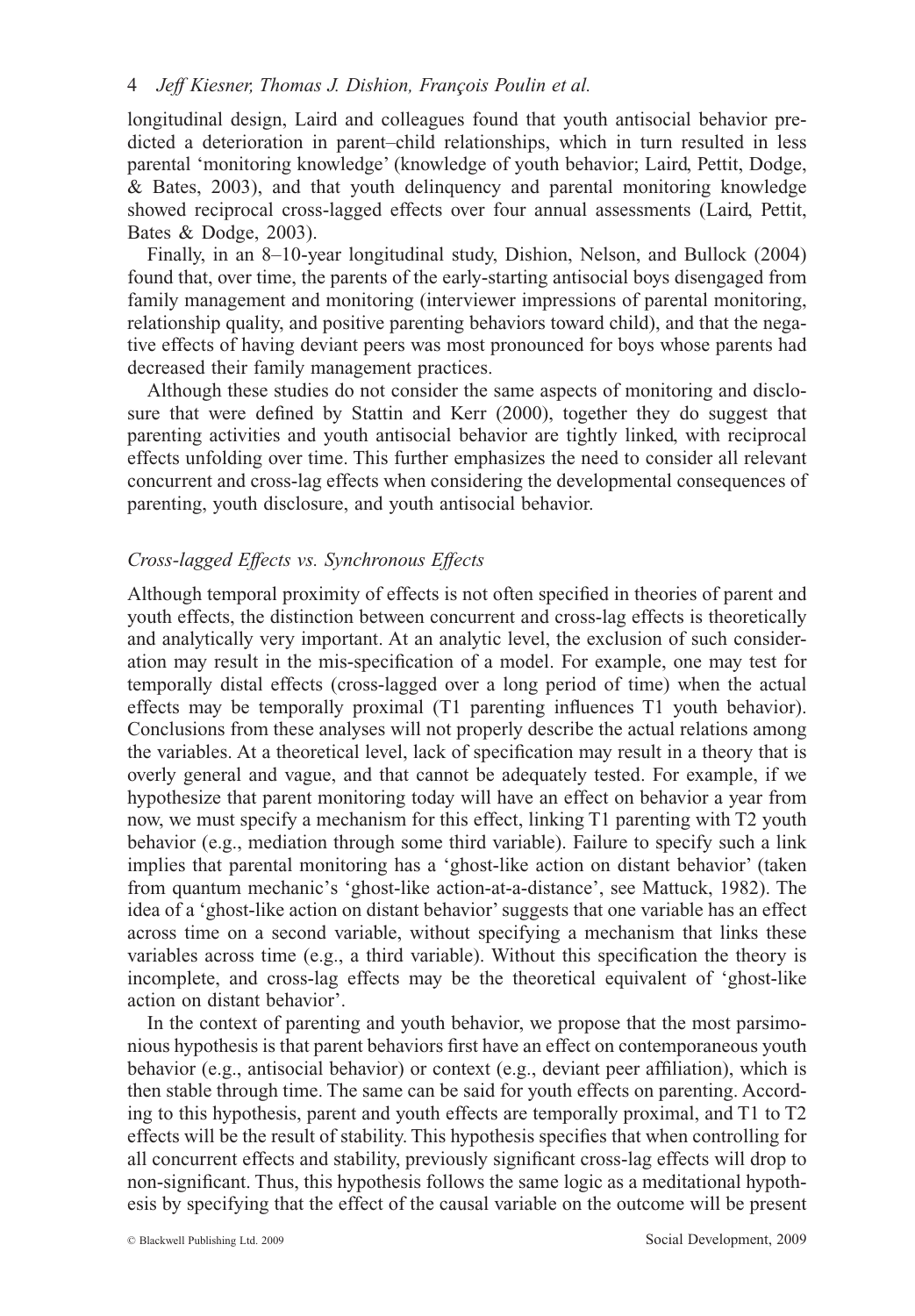when excluding the meditational variable, but will not be present (or will be significantly reduced) when the meditational variable is included.

The lack of consideration given to the temporal proximity of effects is seen in the lack of attention given to testing fully cross-lagged models, and represents an important limitation in past research on these constructs. Although some research has examined longitudinal relations, both within an SEM framework and within a standard multiple regression framework, a full cross-lag analysis has never been conducted considering these specific constructs. By full cross-lag we mean that T1 and T2 measures of all relevant constructs are included, and that all relevant concurrent and cross-lag associations are included in the analyses. One study that did examine parental control and support, and which used structural equation modeling to control for stability and T2 concurrent associations, found reciprocal cross-lagged effects when considering youth substance use, but not externalizing symptoms (Stice & Barrera, 1995). However, the measure of parental control was very different from that proposed by Stattin and Kerr (2000). For example, one sample item was 'Dad frequently changed the rules I was supposed to follow'. This item clearly taps a different parenting strategy than is measured by Stattin and Kerr's measure (see Appendix). Moreover, although the authors conducted a cross-lag analysis, controlling for stability and T2 correlations, the T1 correlations were not included. Therefore, the conclusions from this study do not provide a test of the current conceptualization of parental monitoring, and do not fully control for concurrent correlations.

We are aware of only one longitudinal study (fourth to sixth grade) considering parenting practices and youth antisocial behavior that has applied fully controlled cross-lag analyses, and that has provided a clear comparison of concurrent vs. cross-lag effects (Vuchinich, Bank, & Patterson, 1992; these authors also included peer relations in their longitudinal analyses). In these fully controlled analyses, no cross-lagged associations were found between parent discipline (six-item observer rating of discipline and 'nattering') and youth antisocial behavior, even though bivariate correlations consistently demonstrated associations at T1, T2, and across time. The conclusion of these authors was that causal association among these constructs is best conceptualized as concurrent reciprocal effects. This earlier study, however, did not consider the recent distinctions between parental solicitation, control, and youth disclosure. Therefore, these results cannot be generalized to these more recent conceptualizations of parenting and youth disclosure.

#### *The Present Study*

In the present study, we considered longitudinal data to simultaneously test for concurrent and longitudinal cross-lag effects of parental control and solicitation, and youth disclosure and antisocial behavior, over a one-year period. The conceptual definition and measurement of parenting and child disclosure closely follow Stattin and Kerr's (2000) measurement (Kerr & Stattin, 2000), with only minor changes in the wording of some questions (see Appendix).

Two samples from two different countries (the Veneto region in northern Italy and the province of Quebec, Canada) were used in this study. Conducting a cross-national study provides a greater degree of confidence in the results, and allows for a greater degree of generalizability. Although cross-national differences between Canada and Italy have been shown to exist with regard to family relations (Claes, Lacourse, Bouchard, & Luckow, 2001), we did not anticipate that the functions of parenting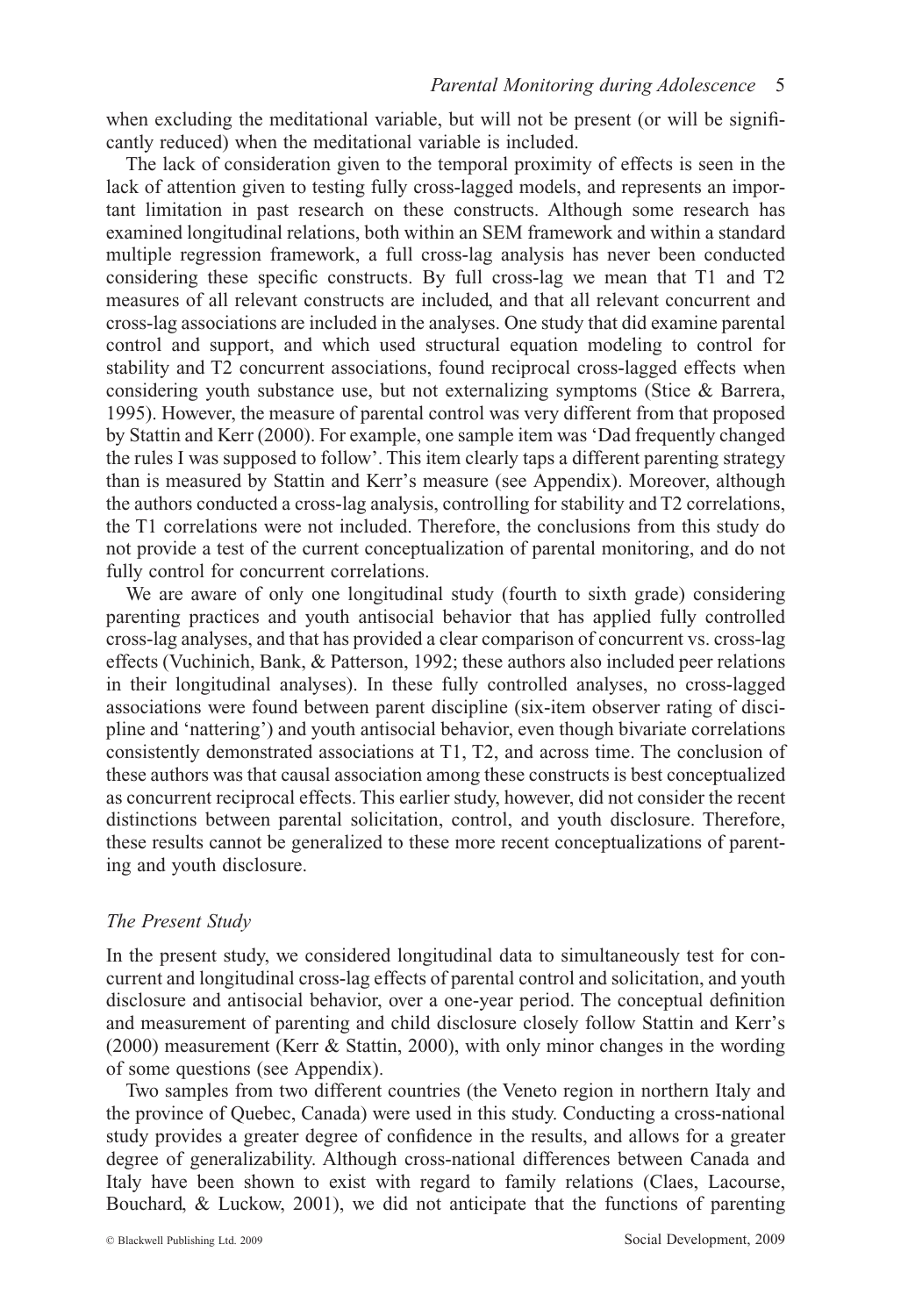behaviors on youth behavior, or the effects of youth behavior on parenting, would differ across these contexts. Therefore, in the present study, although we test for differences across samples, we do not make specific hypotheses regarding differences in the relations among these variables. Instead, we test a general set of models including data from these two samples.

## **Method**

Data collection for the two samples occurred during the same period of the year (although the Canadian data had been collected one year earlier), and we used the same procedures for the two samples. Because the same procedures and measures were used for both the Italian sample and the French Canadian sample, in the following section we first present a general description of the procedures and measures, then provide relevant information specific to each sample (e.g., descriptive statistics). It should be noted that the present study is part of a larger project examining diverse aspects of adolescent social development.

## *Participants*

For both the Italian and French Canadian samples, letters were sent to the parents of all eighth-grade students in the participating middle schools. These materials explained the nature of the study and invited parents to sign a letter of informed consent if they agreed that they and their child would participate.

For the Italian sample, two middle schools participated, with a total of 244 eighthgrade students (i.e., potential participants). Signed consent letters were returned for 152 (62 percent of all potential participants) students. Of these participants, 69 (45 percent) were female and 83 (55 percent) were male. Their average age was 14 years. Almost all participants ( $N = 146$ ; 96 percent) indicated that they were born in Italy and that their native language was Italian.

For the French Canadian sample, two middle schools participated, with a total of 260 eighth-grade students (i.e., potential participants). Signed consent letters were returned for 151 (58 percent of all potential participants) students. Of these participants, 90 (60 percent) were female and 61 (40 percent) were male. Their average age was 14.55 years. Most participants ( $N = 123$ ; 82 percent) indicated that they were born in Canada. This sample, however, demonstrated more variability with regard to native language, with 96 (64 percent) reporting that French was their native language, 16 (11 percent) Spanish, 9 (6 percent) Creole, 4 (3 percent) Vietnamese, 4 (3 percent) English, 4 (3 percent) Portuguese, 2 (1 percent) Chinese, 1 Italian, and 15 (10 percent) some other language.

These data show that the Italian sample was very homogeneous with regard to nationality and native language, and that the French Canadian sample was more diverse. Moreover, although the mean ages of these samples seem very similar, the French Canadian sample demonstrated more variability on this measure also: 90 percent of the Italian sample were 14 years old, almost 10 percent were 15 years old, and 1 participant was 16 years old, whereas for the Canadian sample, 58 percent were 14 years old, 31 percent were 15 years old, 8 percent were 16 years old, and nearly 3 percent were 17 years old.

Demographic variables also suggest that the Canadian sample was more diverse and possibly a higher risk sample. For example, 86 percent of the Italian parents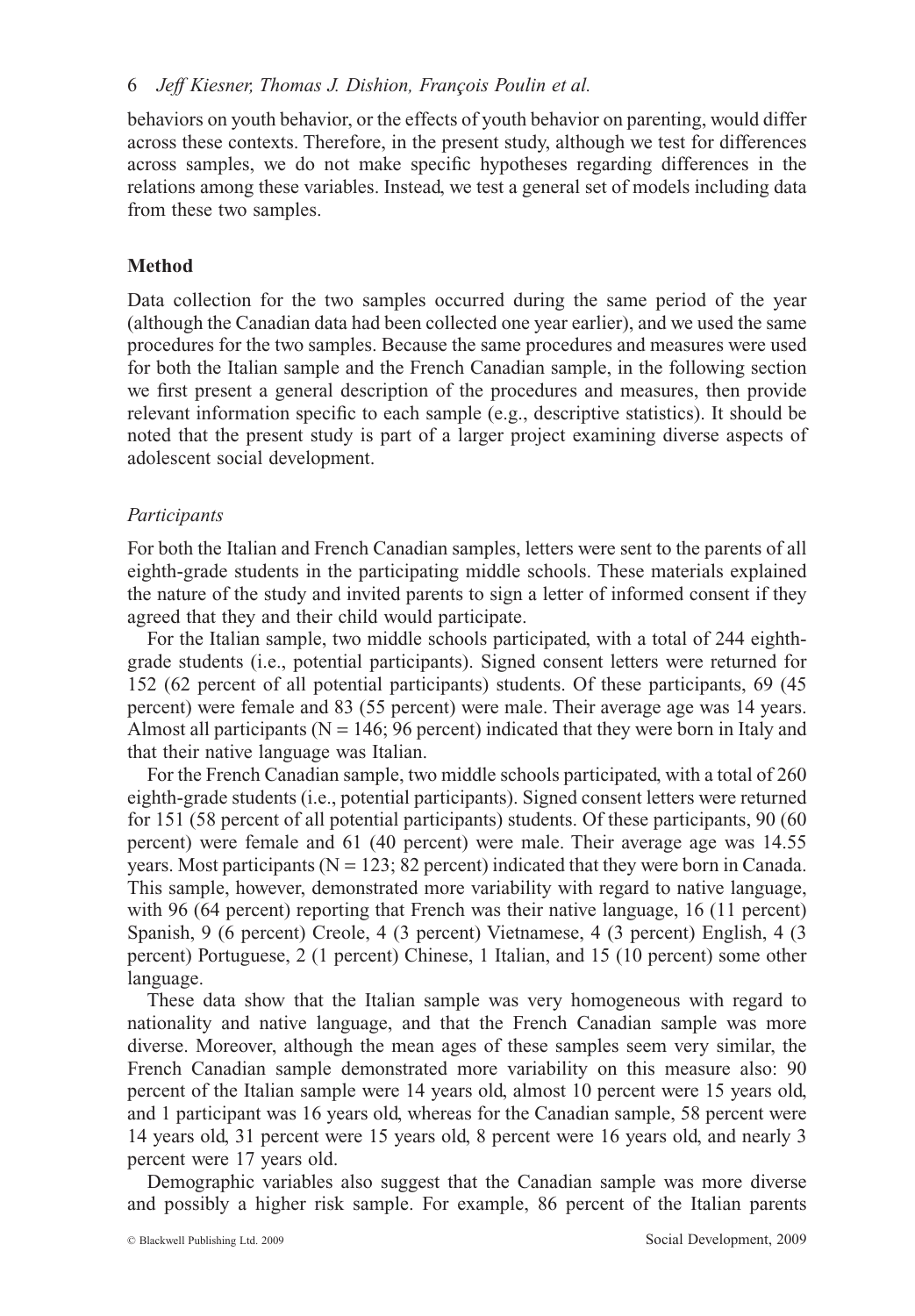reported owning their own home, and 12 percent reported renting, whereas 27 percent of the Canadian parents reported owning their own home and 71 percent reported renting. None of the Italian parents reported being homeless or living in a shelter, whereas 5 percent of the Canadian parents reported being homeless or living in a shelter. None of the Italian parents reported being unemployed, whereas 9 percent of the Canadian parents reported being unemployed. With regard to marital status of the responding parent, 89 percent of the Italian sample was married, none were single, and 9 percent were divorced or separated, whereas 36 percent of the Canadian sample was married, 23 percent were single, and 25 percent were divorced or separated. Finally, 86 percent of the Italian sample was in custody of both parents, whereas 43 percent of the Canadian sample was in the custody of both parents. The Canadian sample was from a large metropolitan city (>2 000 000 residents), whereas the Italian sample was from a moderate-sized industrial city (circa 200 000 residents).

At Wave 1, 12 parents from the Italian sample and 11 parents from the Canadian sample did not return the parent report questionnaire. Thus, at Wave 1, parent data were available for 140 families in both the Italian and Canadian samples (92 percent of participating families). At Wave 2, data were available for 142 of the Italian youth (93 percent), 124 of the Italian parents (82 percent), 144 of the Canadian youth (95 percent), and 143 of the Canadian parents (95 percent). Thus, retention was very high for both samples. Descriptive statistics cited in the Method section are based on all available data at each wave and for each measure.

#### *Measures*

*Parental Monitoring and Child Disclosure.* To measure parental monitoring behaviors and child disclosure, we used the measures developed by Stattin & Kerr (2000; Kerr and Stattin, 2000); This measure includes three subscales: control, solicitation, and disclosure (see Appendix). The same items were used for both child and parent reports. A five-point response scale was used for all items. Although the wording of the five responses was adapted for each item, the overall ratings were the following: 1 (*almost never*), 2 (*rarely*), 3 (*sometimes*), 4 (*often*), 5 (*very often*). All three subscales, across both child and parent reports, across both assessment waves, and across both samples, demonstrated adequate internal reliability, with Cronbach's alphas ranging from  $\alpha = .60$  to  $\alpha = .85$ .

As noted in the introduction, minor changes were made to some questions. This was done in order to improve accuracy of the questions with respect to who is initiating the behavior and what behavior is being initiated. For example, one solicitation item originally asked 'How often do you usually want to tell your parents about school?' and was changed to 'How often do you tell your parents how you are doing in school, without them asking?' The change was made to eliminate 'want to tell' and focus on actually telling, which more specifically taps the construct of disclosure. For the control scale, because most questions in the original version focused on activities in the evening, we dropped one item regarding evening activities and replaced it with a question regarding finishing homework before going out with friends (see Appendix).

To test for mean level differences in the parental monitoring constructs across the Italian and Canadian samples, we conducted four one-way multivariate analyses of variance (MANOVAs)—one for the child report measures and one for the parent report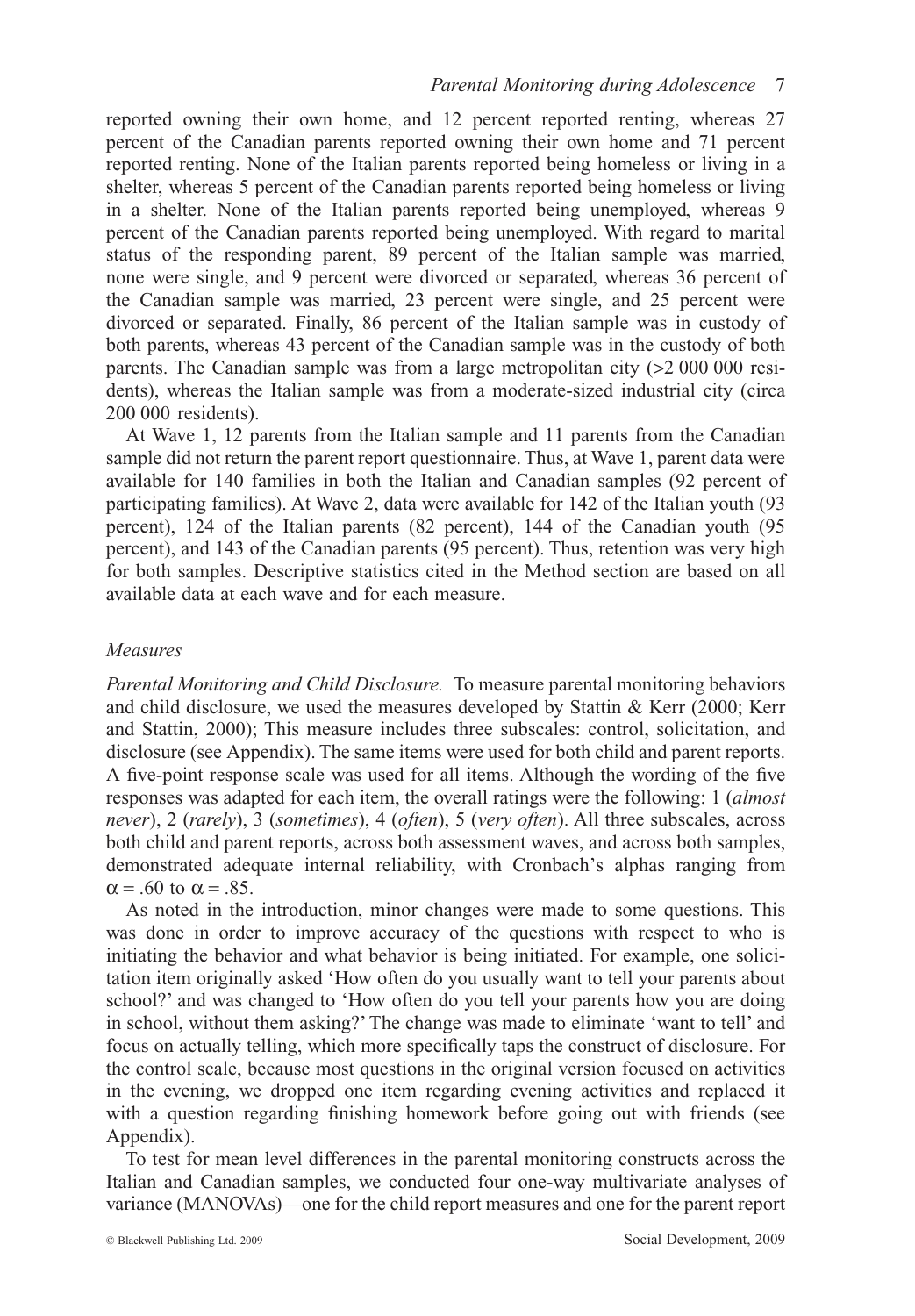measures, and separately for the year 1 and year 2 data. In the first MANOVA, testing for differences across countries in the child report measures at year 1, a significant multivariate effect was found for country, Wilks's lambda =  $.79$ ;  $F(3, 298) = 26.77$ ,  $p < .001$ . Follow-up univariate analyses showed that the youth in the Italian sample reported higher levels of solicitation ( $M = 3.00$ ,  $SD = .87$ ) and control ( $M = 3.70$ , *SD* = .82) than did the Canadian youth (*M* = 2.50, *SD* = .86; *M* = 3.13, *SD* = .82, respectively). Youth from the Canadian sample reported marginally higher levels of disclosure ( $M = 3.33$ ,  $SD = .88$ ) than did the Italian sample ( $M = 3.15$ ,  $SD = .88$ ,  $p < .07$ ). In the second MANOVA, testing for differences across countries in the parent report measures at year 1, a significant multivariate effect was again found for country, Wilks's lambda = .84;  $F(3, 275) = 17.20$ ,  $p < .001$ . Follow-up univariate analyses showed that the parents in the Italian sample reported higher levels of disclosure  $(M = 4.04, SD = .69)$ , solicitation  $(M = 3.67, SD = .68)$ , and control  $(M = 4.44,$ *SD* = .50) than did the Canadian parents (*M* = 3.83, *SD* = .82; *M* = 3.11, *SD* = .81; and  $M = 4.12$ ,  $SD = .64$ , respectively).

When these analyses were repeated for the second year of data, the same pattern of results emerged, with two exceptions. First, youth-reported disclosure dropped from marginally significant to not significant. Second, parent-reported disclosure dropped from significant to marginally significant  $(p = .07)$ . All other significance tests, both multivariate and univariate, and directions of mean differences, led to the same conclusions at year 2 as had been observed at year 1.

To test for mean level differences in the parental monitoring constructs across males and females, we again conducted four one-way MANOVAs (similar to those reported above). Of these four analyses, only the MANOVA testing parent reports at T2 was significant  $F(3, 261) = 3.14$ ,  $p < .05$ . The remaining three MANOVA's were statistically not significant (all  $Fs < 1.55$ ). A follow-up analysis of the only significant MANOVA revealed that of the three parent reported measures at T2, only solicitation demonstrated a significant gender effect  $(F(1, 263) = 5.10, p < .05$ : the parents of boys reported higher levels of solicitation  $M = 3.39$ , than the parents of girls  $M = 3.17$ . Overall, these results suggest that males and females generally did not differ on these measures.

*Youth Self-report of Antisocial Behavior.* To measure self-reported antisocial behavior, we used a modified version of a previously developed youth antisocial behavior scale (Metzler, Biglan, Ary, & Li, 1998). This modified version contained 12 items tapping a variety of antisocial behaviors. Example items included 'skipped school without an excuse', 'stole or tried to steal things worth \$5 or more', 'purposefully damaged or tried to damage property'. Responses were given on a 6-point scale ranging from 1 (*never*) to 6 (*more than 20 times*). This scale demonstrated adequate internal consistency for both the Italian sample ( $\alpha$  = .76 at year 1,  $\alpha$  = .85 at year 2) and for the Canadian sample ( $\alpha$  = .78 at year 1,  $\alpha$  = .74 at year 2). There was no significant difference between mean levels of self-reported antisocial behavior across the two samples at either year 1 ( $t = .59$ ,  $df = 295.36$ , NS;  $M = 1.46$ ,  $SD = .44$ , for the Italian sample, and  $M = 1.49$ ,  $SD = .50$ , for the Canadian sample) or year 2 ( $t = .1.43$ ,  $df = 274.83$ , NS;  $M = 1.44$ ,  $SD = .48$  for the Italian sample, and  $M = 1.36$ ,  $SD = .40$  for the Canadian sample).

*Youth Self-report of Substance Use.* To measure youth substance use, we developed a self-report scale asking how often in the past month the youth had smoked cigarettes,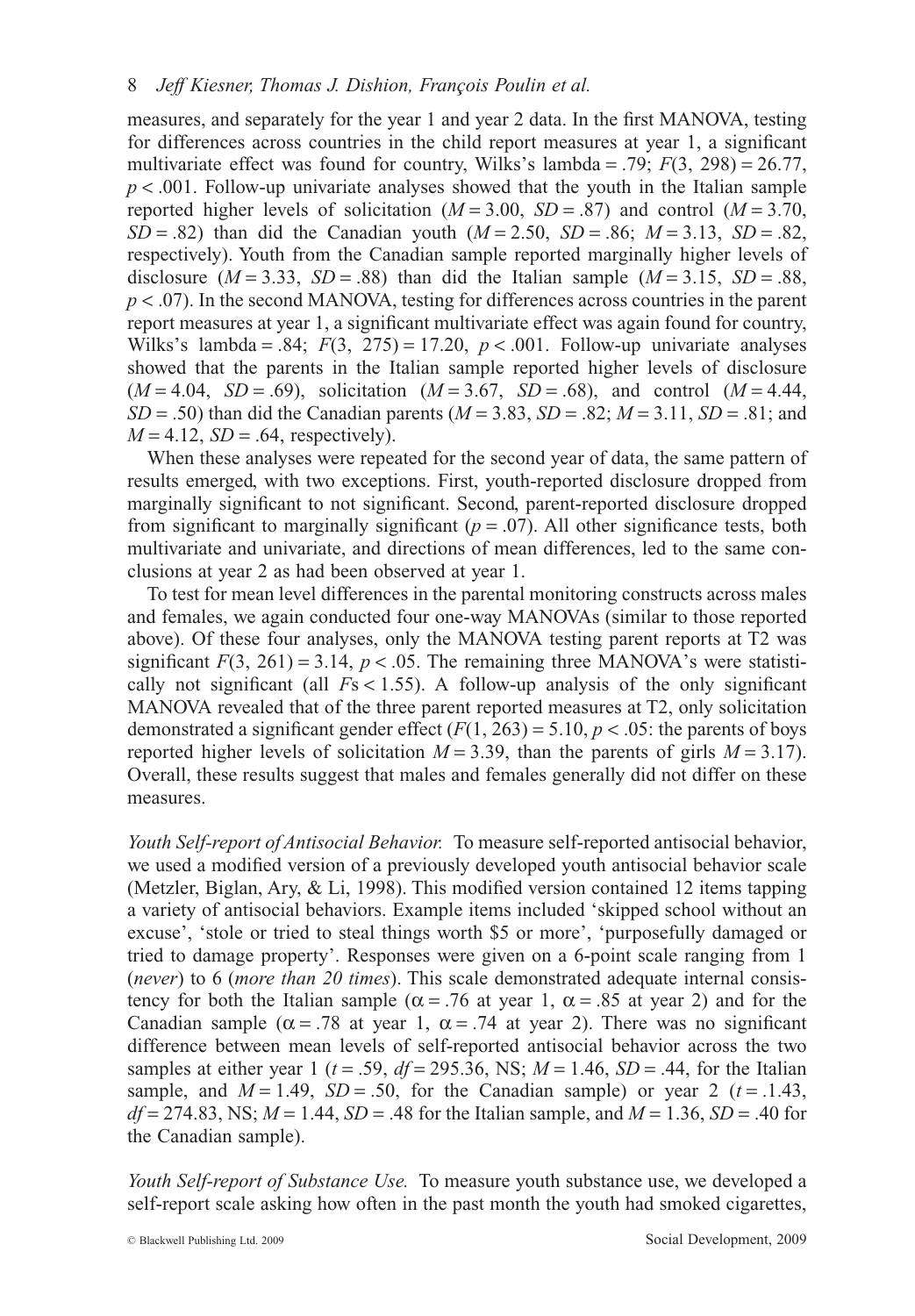drunk beer, drunk wine, drunk wine coolers (for the Italian sample we used the term *spritz*, which is similar to a wine cooler), drunk hard alcohol, and smoked marijuana. Responses were given on a 14-point scale ranging from '0' to '41 or more times' in the past month. This scale demonstrated adequate internal consistency for both the Italian sample (standardized  $\alpha = .75$  at year 1, standardized  $\alpha = .81$  at year 2) and for the Canadian sample (standardized  $\alpha = .85$  at year 1, standardized  $\alpha = .74$  at year 2). Because of differences in the frequency distributions across substance types, the item scores were standardized before combining them into a scale score. This was done within each sample, and therefore, both samples had a mean level of substance use equal to zero, and no group comparisons could be tested. However, it should be noted that there were fairly large differences across the groups in terms of the percentage of youth who reported having *ever* used each substance. Specifically, for the Canadian sample, 49 percent had smoked cigarettes, 66 percent had drunk beer, 72 percent had drunk wine, 56 percent had drunk wine coolers, 46 percent had drunk hard alcohol, and 39 percent had smoked marijuana, whereas for the Italian sample, 32 percent had smoked cigarettes, 54 percent had drunk beer, 59 percent had drunk wine, 35 percent had drunk wine coolers (spritz), 30 percent had drunk hard alcohol, and 3 percent had smoked marijuana. Thus, in all cases, a larger percentage of the Canadian youth reported having ever used the specific substance, with differences ranging from 12 to 36 percentage points. This same pattern was also observed at year 2, with a high percentage of Canadian youth using all types of substances, compared with the Italian sample.

*Parent Reports of Youth Antisocial Behavior.* Parent reports of child antisocial behavior were based on a modified version of the problem checklist (Dishion & Kavanagh, 2003). This version consisted of 15 items regarding diverse types of antisocial behavior. Example items included 'arguing with or talking back to an adult', 'taking things that didn't belong to her/him', 'purposefully destroying property', 'smoking cigarettes', and 'drinking alcohol'. Responses were given on a 5-point scale ranging from 1 (*never or almost never*) to 5 (*always or almost always*). This scale demonstrated adequate internal consistency for both the Italian sample ( $\alpha$  = .76 at year 1,  $\alpha$  = .81 at year 2) and for the Canadian sample ( $\alpha = .79$  at year 1,  $\alpha = .81$  at year 2). At year 1 there was a significant difference between mean levels of parent-reported antisocial behavior across the two samples ( $t = 3.81$ ,  $df = 275.70$ ,  $p < .001$ ), with the parents in the Canadian sample reporting higher levels of youth antisocial behavior  $(M = 1.92)$ ,  $SD = .43$ ) than did the parents of the Italian sample ( $M = 1.74$ ,  $SD = .39$ ). However, at year 2 there was no difference  $(t = .04, df = 258.52, NS; M = 1.77, SD = .45$  for the Italian sample, and  $M = 1.78$ ,  $SD = .44$  for the Canadian sample).

## *Translation of Measures*

All measures were separately translated from English to Italian and French by individuals who were fluent in English and whose first language was Italian or French. Following this initial translation, a back translation was conducted by a second person for each language. When differences were identified, they were discussed until agreement was established. Next, a person whose first language was French, and who was also fluent in Italian, then compared the Italian and French translations. Again, when questions about match were raised, these were discussed with the other individuals involved in the translation, until agreement was achieved.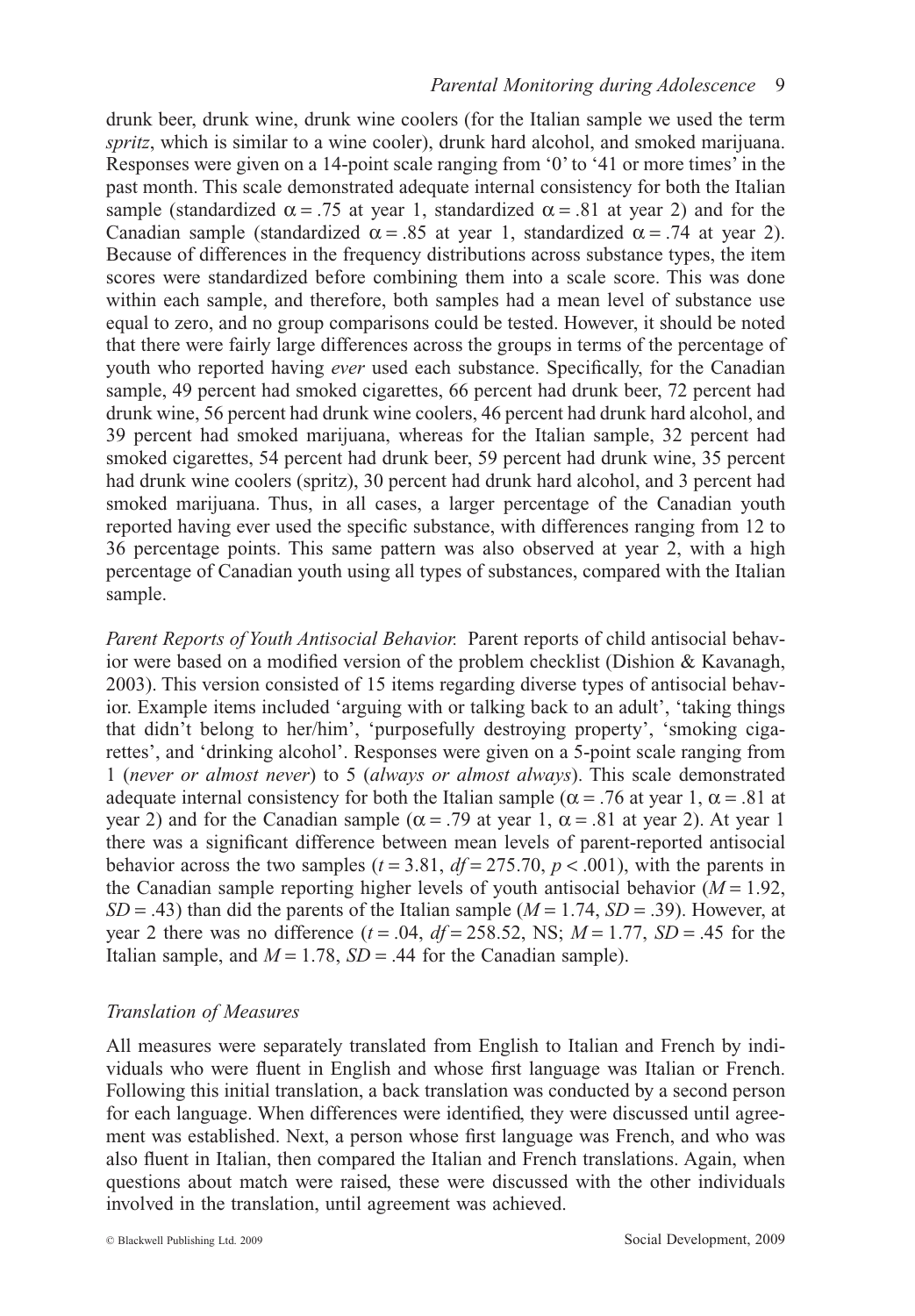#### **Results**

## *Combining Groups*

In the present analyses we combine the Italian and Canadian samples. One motivation for doing so was the high number of estimated parameters relative to the number of subjects in each national sample. Moreover, although the covariance matrices were not equivalent across samples ( $\chi^2$  = 53.35,  $df$  = 36,  $p$  = .03), a comparison of the structural coefficients showed no group differences ( $\chi^2 = 8.03$ ,  $df = 4$ ,  $p = .09$ ). Finally, using the Fisher r-to-Z transformation, and the Benjamini and Hochberg (1995) adjusted *p* values (for multiple comparisons), only 1 of the 28 correlations was found to differ across groups (the correlation between disclosure at T1 and disclosure at T2;  $r_{\text{italian}} = .58$  and  $r_{\text{canadian}} = .79$ ). Therefore, given the lack of differences in structural coefficients and in the correlations, and because the limited number of participants in each sample, these samples were combined for the following analyses.

We also compared all correlations across males and females, within each country, using the Fisher r-to-Z transformation, and the Benjamini and Hochberg (1995) adjusted *p* values. For the Italian sample, of the 28 correlation pairs, no differences were found. For the Canadian sample, only one significant difference was found (the correlation between control at T1 and control at T2;  $r_{\text{males}} = .42$  and  $r_{\text{females}} = .74$ ). Although significantly different, both correlations are positive and strong, and generally lead to the same conclusion. Because of a lack of differences in these correlations (1 significant difference in 56 comparisons), males and females were combined for the following analyses.

It is also important to note our rationale for combining parent and youth reports, instead of conducting separate analyses on these data. This was done because past research, using the same measures of parenting and disclosure, has provided strong evidence that the overall pattern of associations with parental knowledge and youth behavior were extremely similar across youth report and parent report, and provided no evidence of important differences across these respondents (Stattin & Kerr, 2000). Similarly, using very different measures of parenting, Laird, Pettit, Bates, et al. (2003) presented cross-lag analyses showing that parent reports and youth reports resulted in essentially the same results and conclusions. Therefore, because past research does not indicate that these measures should be analyzed separately, in order to minimize the number of redundant analyses, and the possibility of finding chance differences, youth and parent reports were combined.

#### *Missing Data*

Finally, the structural equation models presented below were conducted without imputing missing data. It should be noted, however, that the final model (1c) was also conducted after imputing missing data. Imputation was conducted using the estimation procedures provided by LISREL 8 (Jöreskog & Sörbom, 1996), and using all existing T1 variables to estimate the missing T2 variables. Eighteen more participants were included in this analysis following imputation (following imputation  $N = 302$ , missing data for 1 participant could not be imputed). The results and significance tests were near identical to those presented below, and led to the same conclusions (the largest difference in the standardized path coefficients across analyses with and without missing data imputation was  $\lt$ .03).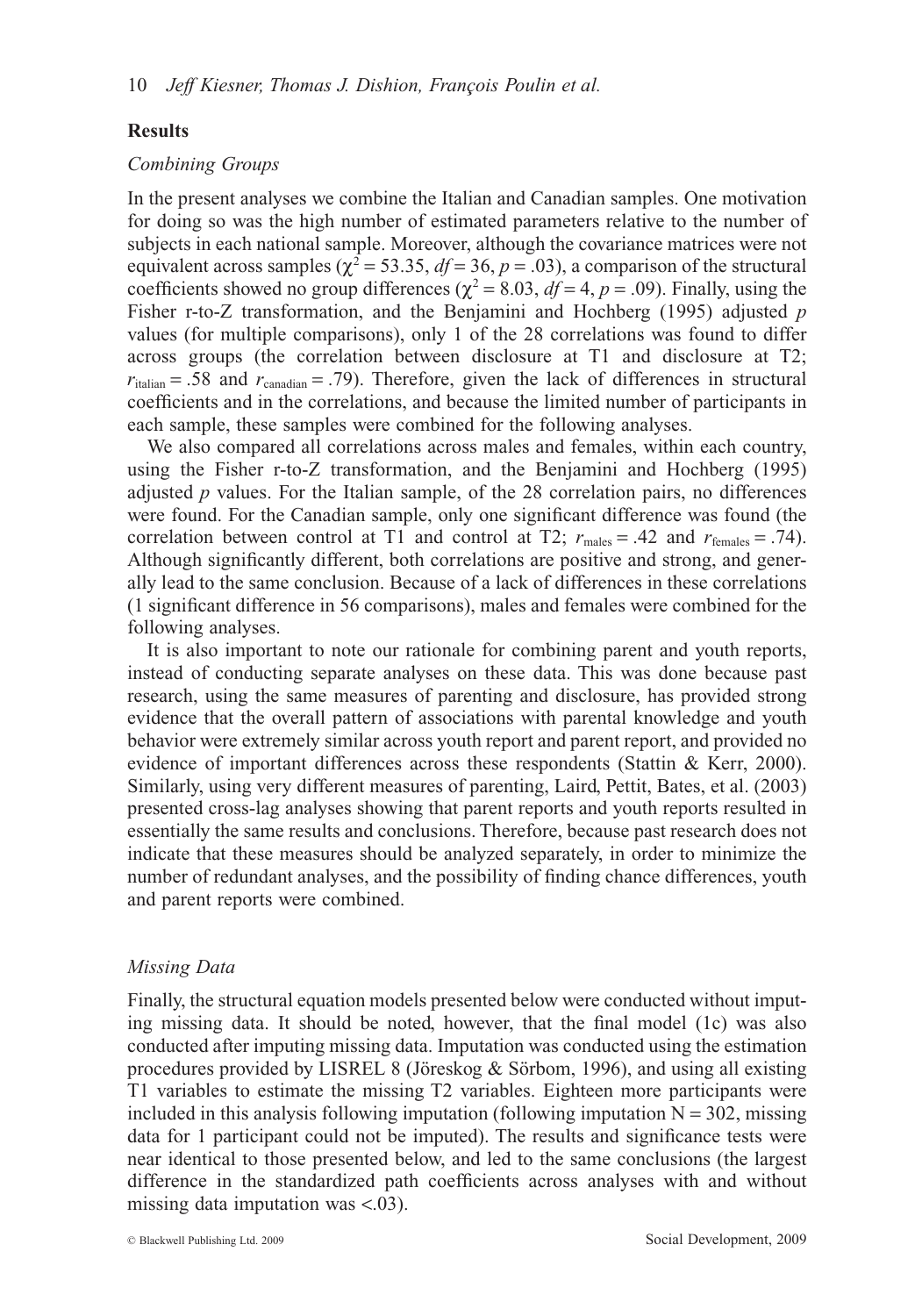## *Structural Models*

Structural equation modeling (SEM; LISREL 8, Jöreskog & Sörbom, 1996) was used to test for longitudinal cross-lagged effects while controlling for concurrent correlations and construct stability. Specifically, three structural equation models were conducted. In the first model (Figure 1a), we examine only the cross-lag effects, excluding the stability and concurrent associations. This model simply tests whether each crosslag effect is significant after controlling for the other cross-lag effects, and how much of the variance in each construct could potentially be explained by these cross-lag effects. Changes in fit indices comparing this model with the others will not be considered. In the second model (Figure 1b) we include all concurrent relations and all stability coefficients, but exclude the cross-lag effects. This model is nested in the full model (Figure 1c), which includes all concurrent associations, all stability coefficients, and the same cross-lagged associations that are included in the first model. Because model b is nested within model c, and because the difference across these models is the exclusion of the cross-lagged effects in model b, comparing the fit indices across these two models will allow us to test whether the inclusion of these cross-lagged effects results in a significant improvement in the model.

In these analyses, the following two cross-lagged associations were excluded: the paths going from solicitation to control, and from control to solicitation. These paths were excluded (1) to save degrees of freedom; (2) because, although it was hypothesized that these parenting behaviors would be concurrently correlated, there is no reason to hypothesize that they would be longitudinally predictive of one another; and (3) because the main focus of the present study was on the concurrent and longitudinal associations between youth behavior and parenting behaviors.

Our initial strategy for analyzing these data was to create latent constructs for control, solicitation, and disclosure. However, when these latent constructs were used for the longitudinal analyses, results indicated that the residuals for the parent report measures were highly correlated, and that in order to obtain a good-fitting model, we needed to free these correlations across constructs within assessment wave, across assessment wave within construct, as well as across constructs across assessment waves. Therefore, in these analyses, mean scores for each construct were created by combining the parent and youth reports. This was done for the control, solicitation, disclosure, and antisocial behavior constructs. The correlations between the parent and child reports of control, solicitation, and disclosure ranged from  $r = .28$  to  $r = .42$  at year 1, and from  $r = .32$  to  $r = .44$  at year 2, and the correlations among the three measures of antisocial behavior (parent report, child report, and self-reported substance use) ranged from  $r = .24$  to  $r = .47$  at year 1, and from  $r = .34$  to  $r = .60$  at year 2. If youth report data were available, but not parent report data, the score used was simply the youth report, and if parent report data were available, but not youth report data, the score used was simply the parent report. These scores were standardized separately for the Italian and the Canadian samples before calculating the correlation matrix used in the SEM analyses. The final sample used in this analysis was 284 (19 participants were missing both parent and youth reports at year 2). These mean scores were treated as latent constructs and their residuals were fixed to 15 percent. Mean scores were treated as latent constructs so that the year 1 concurrent correlations could be appropriately controlled for, which is not possible when using manifest variables (e.g., when using manifest variables the inclusion or exclusion of T1 concurrent correlations will have no effect on the rest of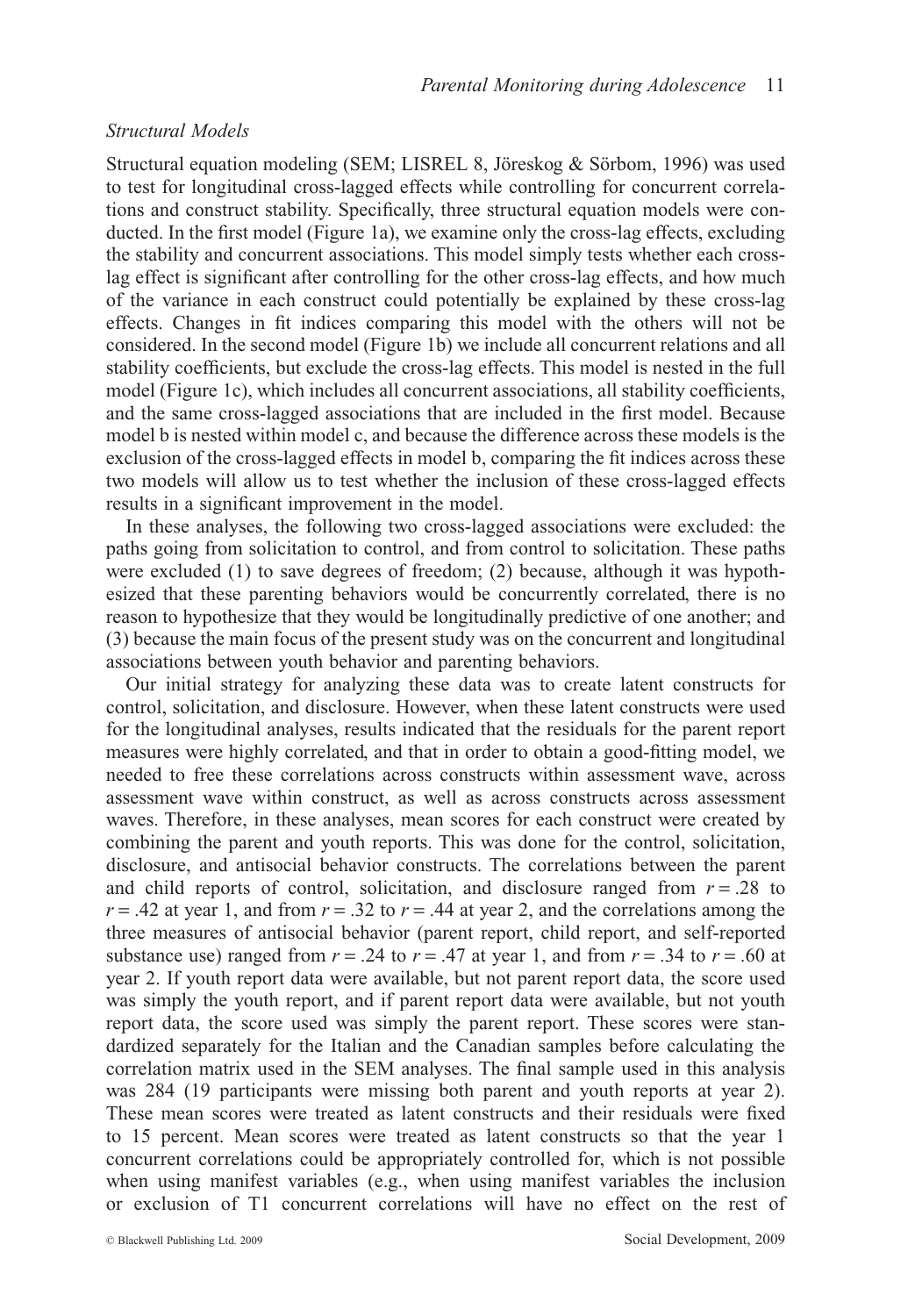

*Figure 1.* Results of structural equation model testing for longitudinal cross-lag effects while controlling for concurrent relations.  $* p < .05$ ,  $* p < .01$ ,  $** p < .001$ , solid lines indicate statistically significant relations.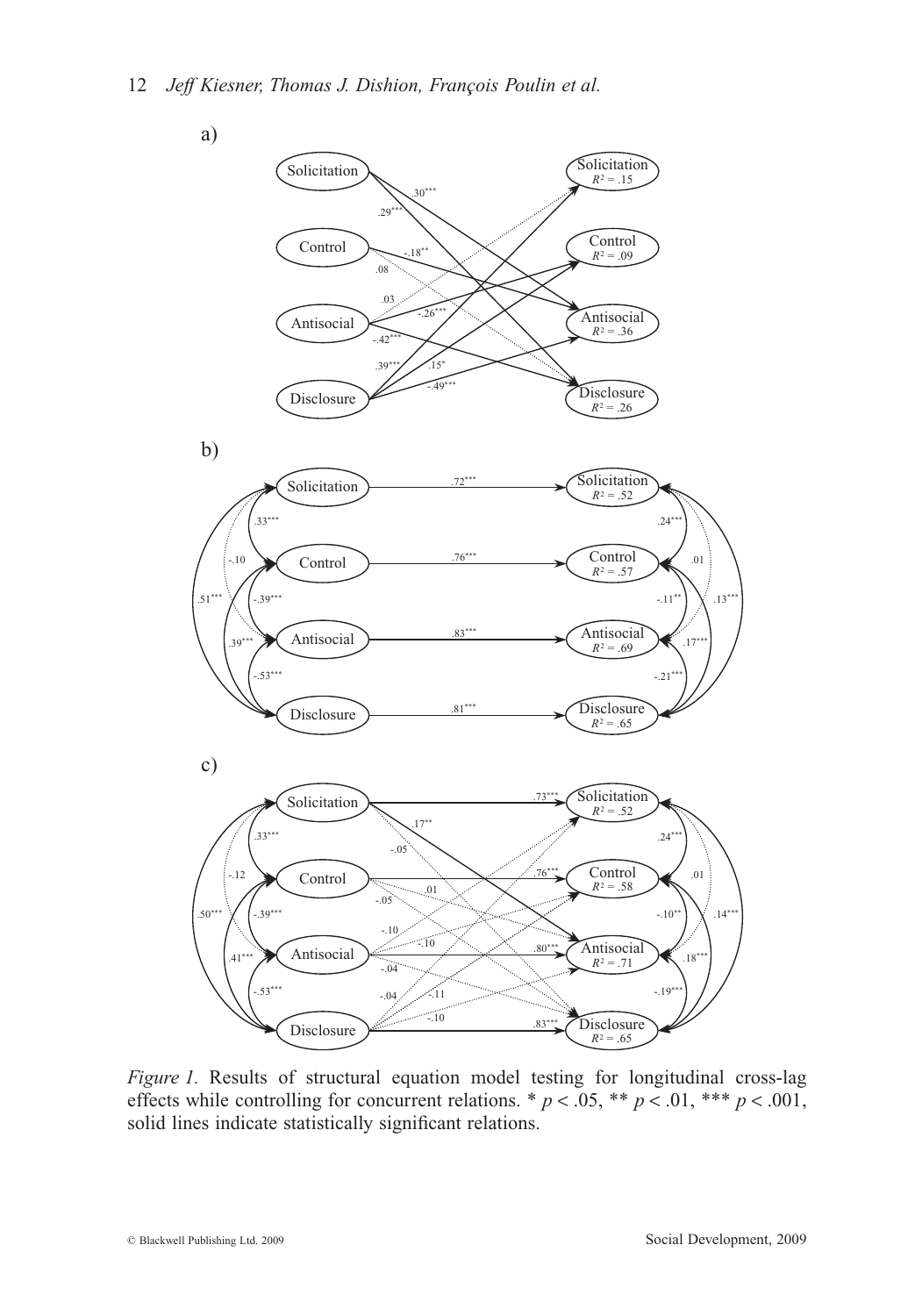the model, because those correlations are not actually estimated and cannot account for any variance in the measures). Residuals were fixed at 15 percent by considering the set of reliability indicators that were available (alphas, stability coefficients). For example, the stability coefficients can be considered as a minimum lower end estimate of reliability (all of which were high, as were the alpha coefficients). Based on these indices we considered 15 percent to be a safe and reasonable estimate.

The bivariate correlations used in this analysis are presented in Table 1. Two important conclusions can be drawn from these correlations. First, the pattern of correlations among these constructs is very similar at both year 1 and year 2. Second, the pattern of longitudinal correlations are very similar to the pattern observed at each time period separately (e.g.,  $r_{\text{T1Control T1Antisocial}} = -.33$ ,  $r_{\text{T2Control T2Antisocial}} = -.30$ ,  $r_{\text{T1Control T2Antisocial}} = -.24$ , and  $r_{\text{T1Antisocial T2Control}} = -.28$ ).

The results from the SEM models are presented in Figure 1. The first model did not fit the data well  $\chi^2 = 535.74$ ,  $df = 18$ ,  $p < .0001$ ; root mean square residual  $(RMSEA) = .32$ ; comparative fit index  $(CFI) = .30$ ; goodness of fit index  $(GFI) = .68$ . However, as can be observed in the standardized path coefficients, all but two are significant, even after controlling for the other cross-lag effects.

The second model did fit the data well  $\chi^2 = 13.18$ ,  $df = 12$ ,  $p = .36$ ; RMSEA = .02;  $CFI = .99$ ;  $GFI = .99$ . The overall pattern of results shows that the year 1 concurrent associations and stability coefficients were similar to those observed with the bivariate correlations. However, the year 2 concurrent associations were much weaker than the bivariate correlations, indicating that much of the year 2 correlations are attributable to earlier associations and stability in these constructs.

The full model also fit the data well,  $\chi^2 = .65$ ,  $df = 2$ ,  $p = .72$ ; RMSEA = .00;  $CFI = .99$ ;  $GFI = .99$ . The correlations among the year 1 and 2 constructs are very similar to those observed in the second model. Of the 10 cross-lag effects, only 1 was significant and of low magnitude (the path from year 1 solicitation to year 2 antisocial was  $\beta = .17$ ,  $p < .001$ ; all other cross-lag effects were close to zero and not significant.

The comparison of the second and third models, using a change in  $\chi^2$ , showed that the final model did not fit the data significantly better than the second model  $(\Delta \chi^2 = 12.53, \Delta df = 10, p = .25)$ . Thus, the most parsimonious model is the model excluding the cross-lag effects, although the one significant cross-lag effect (year 1 solicitation to year 2 antisocial behavior) should be considered.

Overall, the pattern of results suggests that the longitudinal relations among these constructs are almost entirely accounted for by the year 1 correlations and by the stability in these constructs. Moreover, the correlations among the year 2 constructs are partially, but not entirely, accounted for by year 1 associations and stability.

#### **Discussion**

This study was conducted to test for both concurrent and longitudinal relations between parental monitoring strategies and youth disclosure and antisocial behavior. Results provide insight for understanding both the cross-sectional and longitudinal relations among these constructs.

First, our results suggest that the possible causal relations among these constructs are likely to be synchronous. For example, an association between parenting and youth antisocial behavior is likely to depend on its cumulative concurrent effects at earlier time points, and a concurrent effect at the moment of assessment. Thus, today's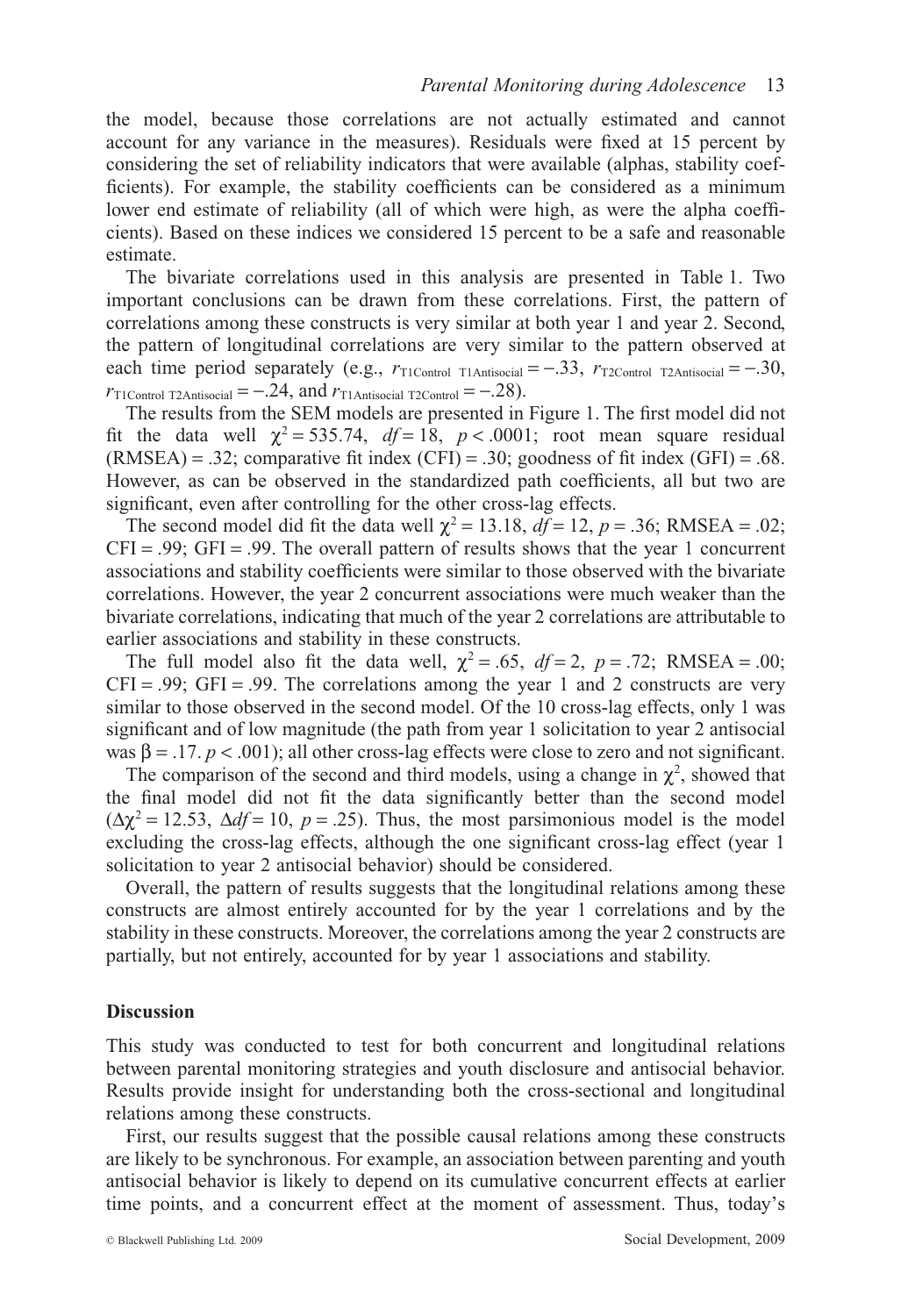|                                                | Table 1. Correlations Used in | the Longitudinal Structural Equation Model ( $N = 284$ ) |          |          |                                                                                       |          |  |
|------------------------------------------------|-------------------------------|----------------------------------------------------------|----------|----------|---------------------------------------------------------------------------------------|----------|--|
|                                                | Control T1 Solicitation       |                                                          |          |          | T1 Disclosure T1 Antisocial T1 Control T2 Solicitation T2 Disclosure T2 Antisocial T2 |          |  |
|                                                |                               |                                                          |          |          |                                                                                       |          |  |
| $.28***$                                       |                               |                                                          |          |          |                                                                                       |          |  |
| $.35***$                                       | $.43***$                      |                                                          |          |          |                                                                                       |          |  |
| $-33***$                                       | $\frac{1}{1}$                 | $-45***$                                                 |          |          |                                                                                       |          |  |
| $55*$                                          | 16**                          | $21***$                                                  | $-28***$ |          |                                                                                       |          |  |
| $.25***$                                       | $***00.6$                     | $.32***$                                                 | $-.13*$  | $.35***$ |                                                                                       |          |  |
| $.25***$                                       | $.30***$                      | $***88.$                                                 | $-38***$ | $.30***$ | $.34***$                                                                              |          |  |
| $.24***$                                       |                               | $-.37***$                                                | $.71***$ | $-30***$ | $-0.2$                                                                                | $-48***$ |  |
|                                                |                               |                                                          |          |          |                                                                                       |          |  |
| * $p < 0.05$ , ** $p < 0.1$ , *** $p < 0.01$ . |                               |                                                          |          |          |                                                                                       |          |  |
|                                                |                               |                                                          |          |          |                                                                                       |          |  |

| ļ                                 |
|-----------------------------------|
|                                   |
| ľ<br>ļ                            |
| ֘֒<br>j                           |
| $\overline{a}$<br>D<br>֚֚֚֬<br>֘֒ |
|                                   |
| l                                 |
| ֘֝֕<br>I<br>l<br>Ì                |
| í<br>ĺ<br>I                       |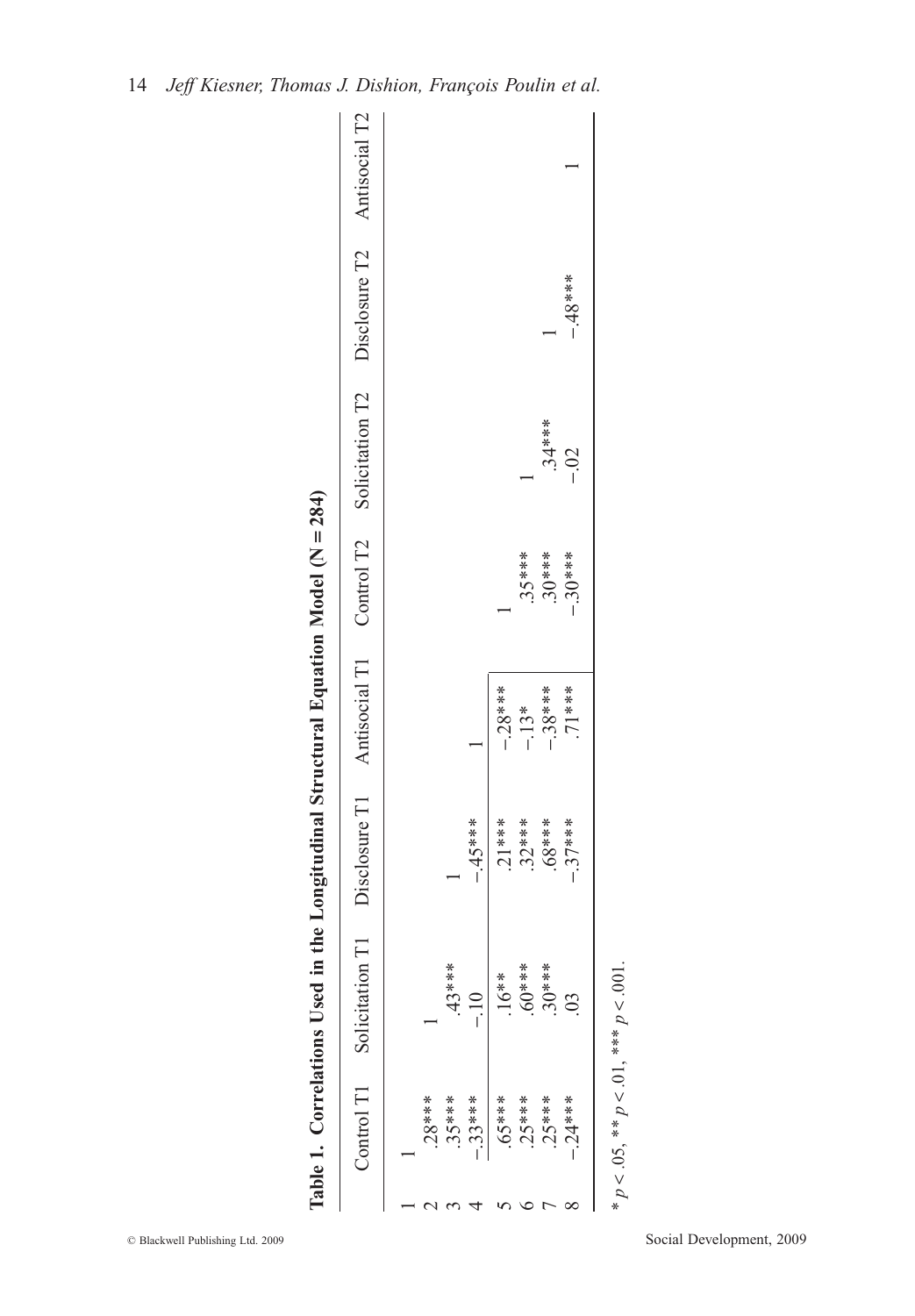parenting may have an effect on child behavior next year because it had an effect on behavior today. Similarly, today's child behavior may affect later parenting because it had an effect on parenting today. Past research also has provided support for the importance of concurrent effects relative to predictive longitudinal effects (Duncan et al., 1998; Patterson, 1993).

Thus, disentangling the solution of 'which variable causes which variable', as it occurs in daily life without intervention, may not be possible with traditional correlational cross-lag analyses. That is to say, if the effects are synchronous, those effects will be carried in the concurrent associations, and will not be detectable in the cross-lag paths, resulting in null cross-lagged effects. As suggested by Patterson and Fisher (2002), 'Each parenting variable reflects unknown joint contributions of parent and child to the compliance training process (p. 75).' These contributions appear to have temporally proximal effects, which then remain stable over time.

As suggested in the introduction, the distinction between concurrent and crosslagged effects is essential for both theory and proper data analysis. The specification of cross-lagged effects, without a mechanism that can link the T1 variable with the T2 outcome, is a theoretical equivalent to what we have called a 'ghost-like action on distant behavior'. In the present analyses, the links between the T1 variables and the T2 variables are the concurrent associations and the stability in those same variables. Although robust bivariate and multivariate associations were found among these variables across time (e.g., T1 control and T2 antisocial behavior; see model 1a for multivariate cross-lag effects without controlling for stability and concurrent effects), these associations dropped to near zero after controlling for concurrent associations and stability. As stated above, our conclusion is that the effects between these variables are synchronous, which then remain stable over time.

The difference in findings between the control and solicitation constructs provides insight for prevention and intervention programs. It appears that solicitation provides no benefit, and as suggested by Stattin and Kerr (2000), may even be deleterious. High levels of control, on the other hand, was concurrently associated with lower levels of youth antisocial behavior. Thus, parental control, as indicated by having clear expectations and rules about youth activities, may be the best target for prevention and intervention. Experimental studies, specifically focusing on parental control (as measured in this study), will be needed to verify this approach. For example, random assignment prevention trials could compare parent-training programs that either include parental control as a target behavior, or some other parenting strategy such as solicitation.

Solicitation was the only variable to show a cross-lagged effect on youth antisocial behavior, and the direction of that effect suggests that high solicitation is associated with increases in later antisocial behavior. One possible interpretation for this effect is that solicitation decreases the quality of the parent-child relationship (mediating variable), thus putting the youth at risk for escalation in antisocial behavior. In this case, the deterioration in the parent-child relationship would provide the link between the T1 parenting and T2 youth behavior, thus avoiding an explanation based on 'ghost-like action on distant behavior'. To test this hypothesis it would be important to measure parent-child relationship quality, as well as other possible mediators, such as the youth distancing themselves from their parents. Moreover, this effect may depend on the parents' style when soliciting and whether the parents' solicitation is overly invasive or motivated by the child's behavior. Therefore, it could be important to measure the style and reason for solicitation. The complete absence of concurrent associations between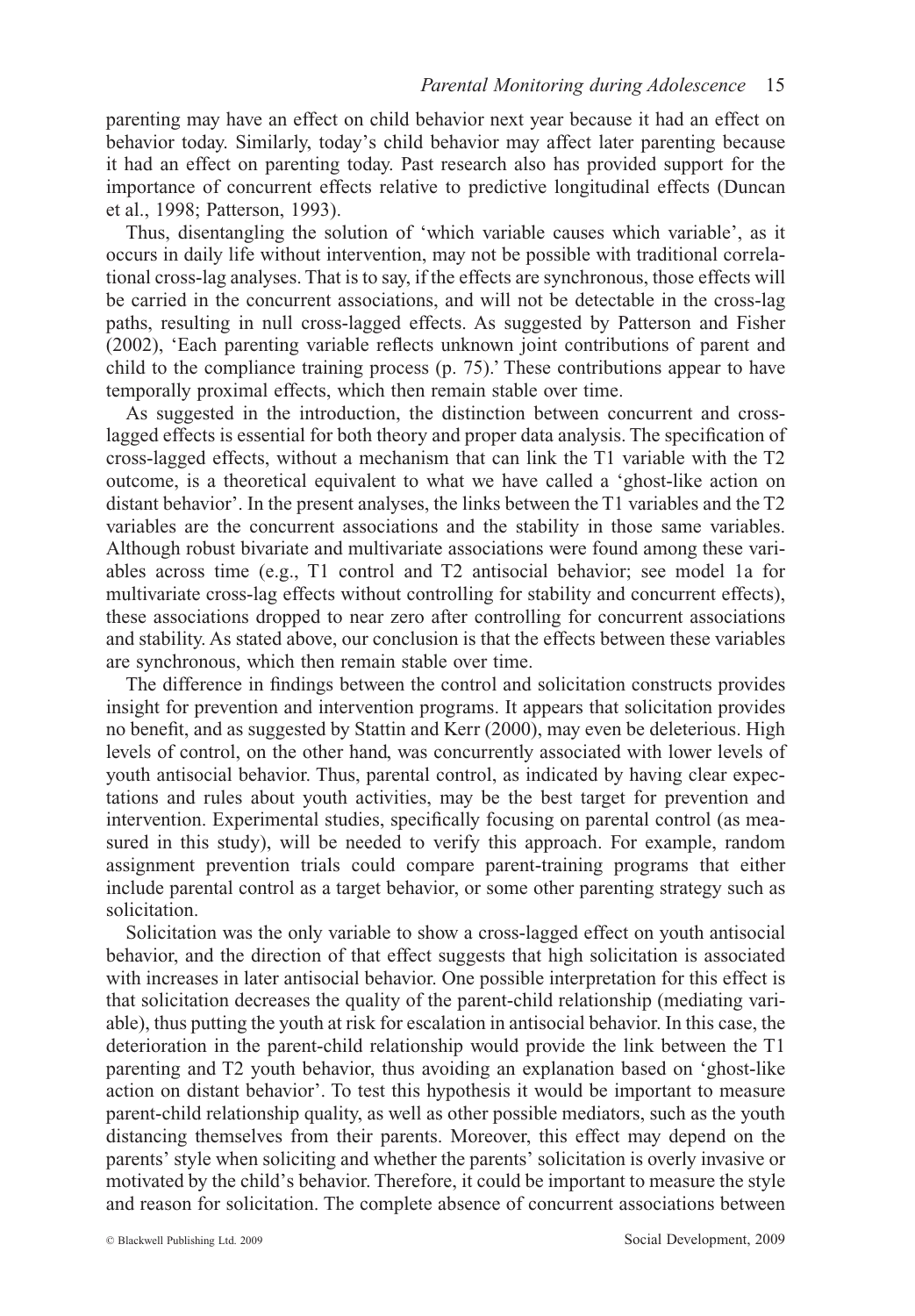solicitation and youth behavior fails to shed light on the underlying mechanism of this effect. Based on the present findings it would be overly speculative to turn this finding into a concrete recommendation.

It is important to note that, finding parental control to be non-predictive of later antisocial behavior, after controlling for prior correlations and stability, does not imply that targeting these parenting strategies would be inefficacious for improving child outcomes. As discussed earlier, the actual effects may be concurrent, and thus not observable with cross-lagged analyses after fully controlling for concurrent correlations and stability. Moreover, there is evidence that, although many parents give up on family management practices (Dishion et al., 2004), this trend can be changed, as revealed by randomized intervention studies that target the monitoring process (Dishion, Nelson, & Kavanagh, 2003; Stanton et al., 2004; see also Eddy & Chamberlain, 2000, for similar results with chronic offending youth in *Treatment Foster Care*). These researchers showed that random assignment to a brief intervention that focused on parental monitoring reduced parental disengagement, which in turn mediated changes in youth substance use. Given the adolescents' lack of involvement in the intervention, this study suggested that parents can positively influence youth development by changing their behavior in a way that 'looks like' improved parental monitoring, as defined by Dishion and McMahon (1998).

Two comments regarding the measures of parental monitoring should be made. First, we suggest that the term *control* may be an unfortunate label for the questions used for that construct, and perhaps leads to a negative bias regarding the importance of this set of parenting behaviors. We propose that a more fitting name for the control construct would be *rules and expectations* because it is more consistent with the common set of items used across these studies. This is consistent also with the conclusion offered by Hayes, Hudson, and Matthews (2004) that 'adequate rules appear to form the foundation for better supervision and less conflict, and hence lower levels of problem behaviors' (p. 587). Adapting the name for this construct to more accurately reflect the content of the items will also avoid confusion of this measure with other constructs such a psychological control.

Second, our data clearly show that the control and solicitation constructs should be considered separately. As discussed above, these measures showed very different patterns of relations with youth antisocial behavior: Control demonstrated a pattern of robust negative bivariate associations with youth antisocial behavior but no crosslagged effect, whereas solicitation showed only a weak positive cross-lag effect and no concurrent associations. Thus, it is important not to combine these measures into one construct. Doing so may result in a weak measure that shows no relations with important outcome variables.

Comment should also be made regarding the high level of stability of all measures. It could be argued that cross-lag effects become statistically difficult to find when stability is very high. However, it should be noted that 29 to 48 percent of the variance in these constructs was not explained, suggesting that there remains a large portion of the variance not attributable to the present set of variables—including stability. Thus, it is not likely that the lack of cross-lagged effects is an artifact of having already explained too much of the variance. Moreover, to the extent that these high levels of stability accurately reflect reality, our conclusion that associations among these variables are primarily determined by concurrent events and behavioral stability (of parents and youth) is further supported.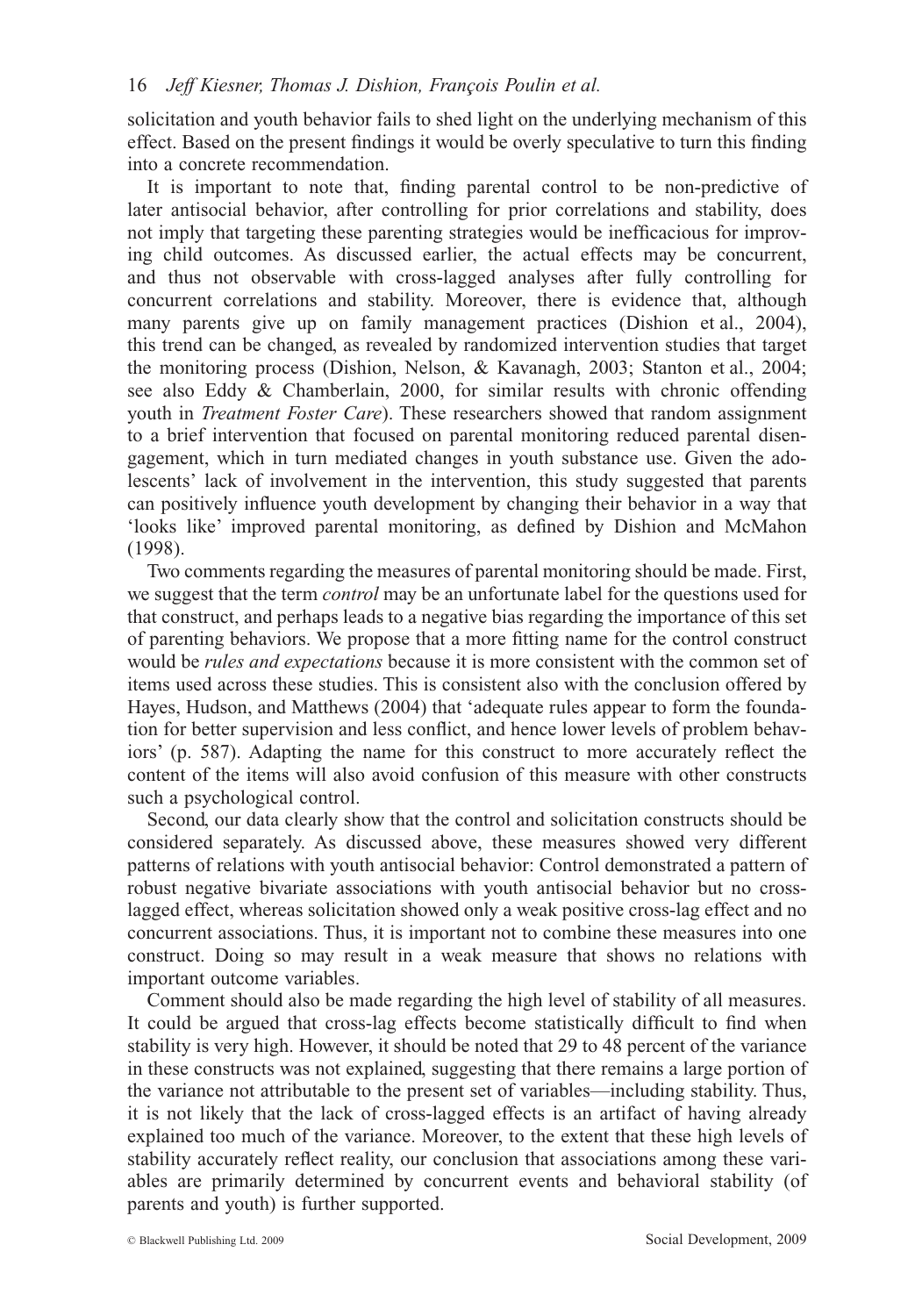Finally, three important limitations of the present study should be noted. Although this study considered longitudinal data, the time period was fairly short (one year) and fairly late in development (middle adolescence). Different effects may be found if considering different or longer developmental periods. Considering a different set of parenting practices, Pardini, Fite, and Burke (2008) found that the bidirectional effects between youth behavior and parenting practices changed from age 6 to age 16, for some measures. For example, the bidirectional effects of parent monitoring and youth behavior were found to strengthen from childhood to early adolescence, although by age 15 parent monitoring no longer predicted later youth behavior, whereas youth behavior continued to predict later parenting. These results are similar to results presented by Laird, Pettit, Bates, et al. (2003) who found that the reciprocal effects of youth delinquency and parental knowledge showed an increase in effect size from grade 9 to grade 12, when considering parent-reported delinquent behavior. Thus, further research is needed to better understand how the reciprocal effects of specific parenting practices and child behaviors change throughout childhood and adolescence.

A second limitation regards the generalizability of the present results. Although we believe that the inclusion of two very diverse samples maximizes the external validity/ generalizability of these results, it is very possible that these findings may not apply to very high-risk contexts. Therefore, caution should be taken when applying these results to such contexts.

The third limitation regards the number of participants in the present study. Although the number of participants of the combined sample was sufficient to test our hypotheses, it would have been interesting to consider contextual variables, such as single parenting and neighborhood effects, as possible moderators of the pattern of findings. To do this, however, would require a much larger sample.

In conclusion, because the actual effects of parents on youth, and youth on parents, are likely to be reciprocal, evolving over time, and temporally proximal, correlational cross-lag studies are likely to be inadequate for fully understanding the causal relations among these variables. We should be careful, therefore, when using such research designs to establish the null hypothesis that parenting behaviors have no effect on youth during adolescence. Parenting and youth effects may be present in the form of concurrent effects. Our study provides compelling evidence that longitudinal correlations among parenting and youth behavior are almost fully accounted for by considering concurrent relations and construct stability. Future research must more carefully consider the possibility that parent and youth effects may best be considered in terms of temporally proximal effects. Future research and theory must also consider the importance of random assignment to intervention/ prevention trials as a way of testing whether parents can be instrumental in guiding their youth through adolescent development, and in helping their youth avoid negative developmental trajectories.

#### **References**

Anderson, J. C., & Gerbing, D. W. (1988). Structural equation modeling in practice: A review and recommended two-step approach. *Psychological Bulletin*, *103*, 411–423.

Benjamini, Y., & Hochberg, Y. (1995). Controlling the false discovery rate: A practical and powerful approach to multiple testing. *Journal of the Royal Statistical Society Series B*, *57*, 289–300.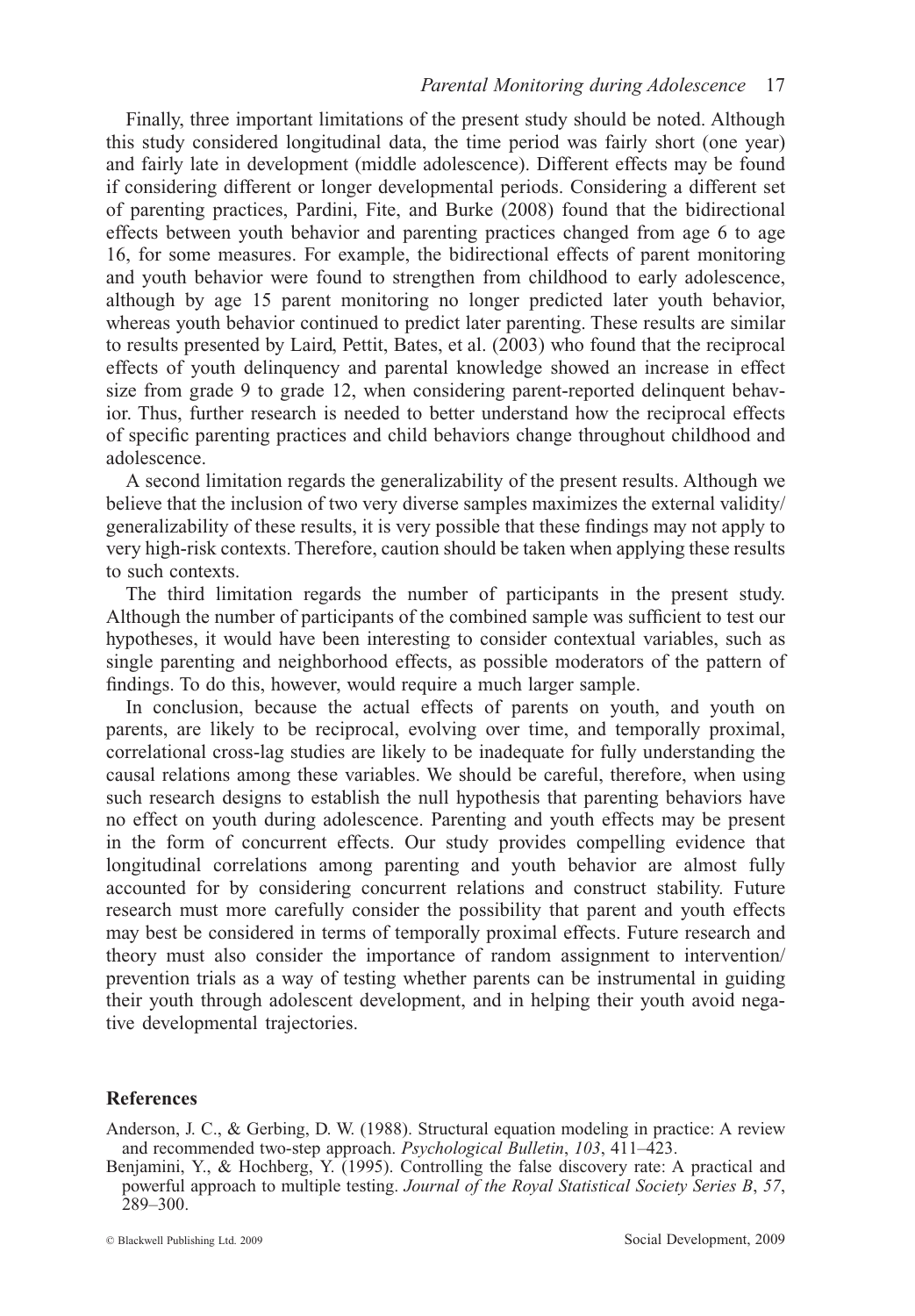- Brody, G. H. (2003). Parental monitoring: Action and reaction. In A. C. Crouter, & A. Booth (Eds.), *Children's influence on family dynamics: The neglected side of family relations* (pp. 163–169). Mahwah, NJ: Lawrence Erlbaum.
- Chilcoat, H. D., & Anthony, J. C. (1996). Impact of parent monitoring on initiation of drug use through late childhood. *Journal of the American Academy of Child and Adolescent Psychiatry*, *35*, 91–100.
- Chilcoat, H. D., Dishion, T. J., & Anthony, J. C. (1995). Parent monitoring and the incidence of drug sampling in urban elementary school children. *American Journal of Epidemiology*, *141*, 25–31.
- Claes, M., Lacourse, E., Bouchard, C., & Luckow, D. (2001). Adolescents' relationships with members of the extended family and non-related adults in four countries: Canada, France, Belgium and Italy. *International Journal of Adolescence and Youth*, *9*, 207–225.
- Crouter, A. C., & Head, M. R. (2002). Parental monitoring and knowledge of children. In M. H. Bornstein (Ed.), *Handbook of parenting: Vol. 3: Being and becoming a parent* (2nd ed., pp. 461–483). Mahwah, NJ: Lawrence Erlbaum Associates.
- Crouter, A. C., MacDermid, S. M., McHale, S. M., & Perry-Jenkins, M. (1990). Parental monitoring and perceptions of children's school performance and conduct in dual- and single-earner families. *Developmental Psychology*, *26*, 649–657.
- Dishion, T. J., & Kavanagh, K. (2003). *Intervening in adolescent problem behavior: A familycentered approach*. New York: Guilford Press.
- Dishion, T. J., & McMahon, R. J. (1998). Parental monitoring and the prevention of child and adolescent problem behavior: A conceptual and empirical formulation. *Clinical Child and Family Psychology Review*, *1*, 61–75.
- Dishion, T. J., Nelson, S. E., & Bullock, B. M. (2004). Premature adolescent autonomy: Parent disengagement and deviant peer process in the amplification of problem behavior. [Special issue]. *Journal of Adolescence*, *27*, 515–530.
- Dishion, T. J., Nelson, S. E., & Kavanagh, K. (2003). The family check-up with high-risk young adolescents: Preventing early-onset substance use by parent monitoring. [Special issue]. *Behavior Therapy*, *34*, 553–571.
- Duncan, S. C., Duncan, T. E., Biglan, A., & Ary, D. (1998). Contributions of the social context to the development of adolescent substance use: A multivariate latent growth modeling approach. *Drug and Alcohol Dependence*, *50*, 57–71.
- Eddy, J. M., & Chamberlain, P. (2000). Family management and deviant peer association as mediators of the impact of treatment condition on youth antisocial behavior. *Journal of Consulting and Clinical Psychology*, *5*, 857–863.
- Fletcher, A. C., Steinberg, L., & Williams-Wheeler, M. (2004). Parental influences on adolescent problem behavior: Revisiting Stattin and Kerr. *Child Development*, *75*, 781– 796.
- Hawkins, D. J., & Catalano, R. F., Jr. (1992). *Communities that care: Action for drug abuse prevention*. San Francisco: Jossey-Bass.
- Hayes, L., Hudson, A., & Matthews, J. (2004). Parental monitoring behaviors: A model of rules, supervision, and conflict. *Behavior Therapy*, *35*, 587–604.
- Jöreskog, K. G., & Sörbom, D. (1996). *LISREL 8: User's reference guide*. Chicago: Scientific Software.
- Kerr, M., & Stattin, H. (2000). What parents know, how they know it, and several forms of adolescent adjustment: Further support for a reinterpretation of monitoring. *Developmental Psychology*, *36*, 366–380.
- Kerr, M., & Stattin, H. (2003). Parenting of adolescents: Action or reaction? In A. C. Crouter, & A. Booth (Eds.), *Children's influence on family dynamics: The neglected side of family relationships* (pp. 121–151). Mahwah, NJ: Lawrence Erlbaum.
- Laird, R. D., Pettit, G. S., Bates, J. E., & Dodge, K. A. (2003). Parents' monitoring-relevant knowledge and adolescents' delinquent behavior: Evidence of correlated developmental changes and reciprocal influences. *Child Development*, *74*, 752–768.
- Laird, R. D., Pettit, G. S., Dodge, K. A., & Bates, J. E. (2003). Change in parents' monitoring knowledge: Links with parenting, relationship quality, adolescent beliefs, and antisocial behavior. *Social Development*, *12*, 401–419.
- Loeber, R., & Dishion, T. (1983). Early predictors of male delinquency: A review. *Psychological Bulletin*, *94*, 68–99.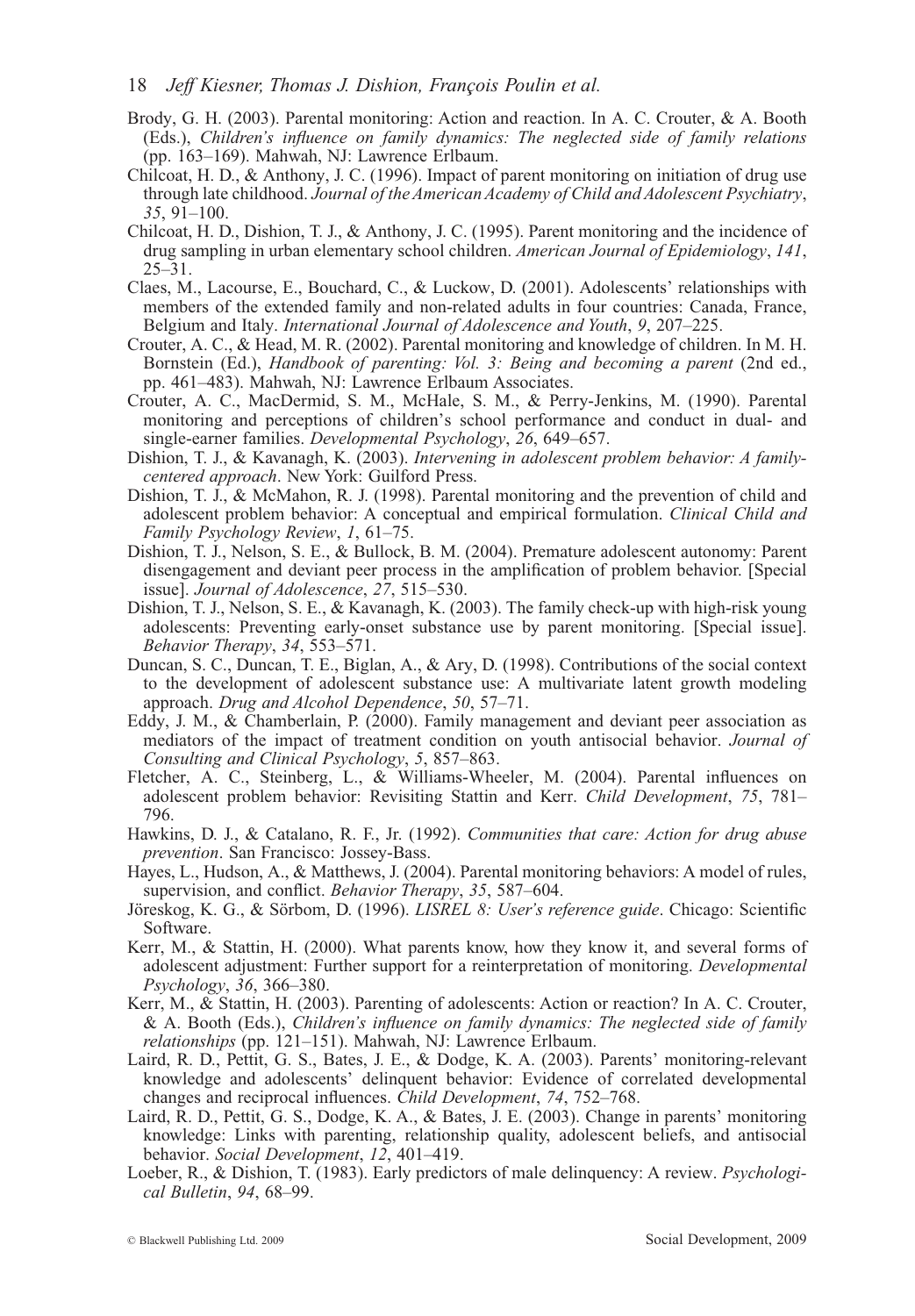- Mattuck, R. D. (1982). Ghost-like action-at-a-distance in quantum mechanics: An elementary introduction to the Einstein, Podolsky, Rosen paradox. *European Journal of Physics*, *3*, 107–112.
- McCord, J. (1979). Some child-rearing antecedents of criminal behavior in adult men. *Journal of Personality and Social Psychology*, *9*, 1477–1486.
- Metzler, C. W., Biglan, A., Ary, D. V., & Li, F. (1998). The stability and validity of early adolescents' reports of parenting constructs. *Journal of Family Psychology*, *12*, 600– 619.
- Pardini, D. A., Fite, P. J., & Burke, J. D. (2008). Bidirectional associations between parenting practices and conduct problems in boys from childhood to adolescence: The moderating effect of age and African-American ethnicity. *Journal of Abnormal Child Psychology*, *36*, 647–662.
- Patterson, G. R. (1982). *Coercive family process*. Eugene, OR: Castalia.
- Patterson, G. R. (1993). Orderly change in a stable world: The antisocial trait as a Chimera. *Journal of Consulting and Clinical Psychology*, *61*, 911–919.
- Patterson, G. R., & Fisher, P. A. (2002). Recent developments in our understanding of parenting: Bidirectional effects, causal models, and the search for parsimony. In M. H. Bornstein (Ed.), *Handbook of parenting: Vol. 5: Practical issues in parenting* (2nd ed., pp. 59–88). Mahwah, NJ: Lawrence Erlbaum Associates.
- Patterson, G. R., & Stouthamer-Loeber, M. (1984). The correlation of family management practices and delinquency. *Child Development*, *55*, 1299–1307.
- Pettit, G. S., Bates, J. E., Dodge, K. A., & Meece, D. W. (1999). The impact of after-school peer contact on early adolescent externalizing problems is moderated by parental monitoring, perceived neighborhood safety, and prior adjustment. *Child Development*, *70*, 768–778.
- Soenens, B., Vansteenkiste, M., Luyckx, K., & Goosens, L. (2006). Parenting and adolescent problem behavior: An integrated model with adolescent self-disclosure and perceived parental knowledge as intervening variables. *Developmental Psychology*, *42*, 305–318.
- Stanton, B., Cole, M., Galbraith, J., Li, X., Pendleton, S., Cottrel, L., et al. (2004). Randomized trial of a parent intervention. *Archives of Pediatrics and Adolescent Medicine*, *158*, 947– 955.
- Stattin, H., & Kerr, M. (2000). Parental monitoring: A reinterpretation. *Child Development*, *71*, 1072–1085.
- Steinberg, L., Fletcher, A., & Darling, N. (1994). Parental monitoring and peer influences on adolescent substance use. *Pediatrics*, *93*, 1060–1063.
- Stice, E., & Barrera, M., Jr. (1995). A longitudinal examination of the reciprocal relations between parenting and adolescents' substance use and externalizing behaviors. *Developmental Psychology*, *31*, 322–334.
- Vuchinich, S., Bank, L., & Patterson, G. R. (1992). Parenting, peers, and the stability of antisocial behavior in preadolescent boys. *Developmental Psychology*, *28*, 510–521.
- Wilson, H. (1980). Parental supervision: A neglected aspect of delinquency. *British Journal of Criminology*, *20*, 203–235.

#### **Acknowledgment**

This research was supported by the National Institute on Drug Abuse supplemental grant DA007031-13 to the second author.